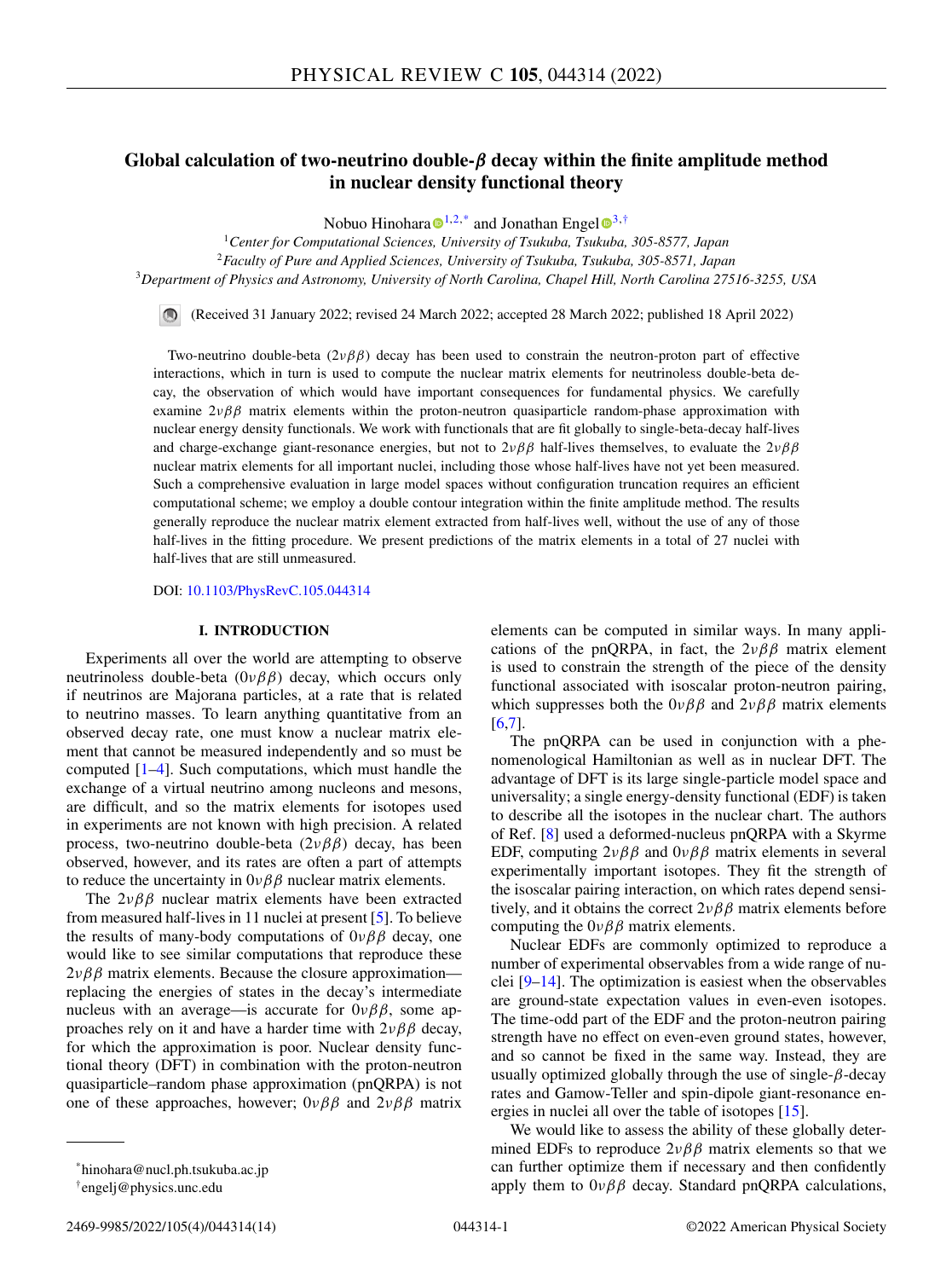<span id="page-1-0"></span>however, require the construction of a QRPA matrix Hamiltonian, which within large single-particle spaces can consume too much computational time and memory. We can turn instead to the finite amplitude method (FAM) within timedependent DFT. The FAM, which is formally equivalent to the QRPA  $[16,17]$ , computes the linear response induced by an external field with a complex frequency. One-body induced fields and the response of quasiparticle states are calculated by iteration, without the need to compute the two-body QRPA matrix elements. The proton-neutron version of the FAM (pnFAM) was developed and implemented in Ref. [\[18\]](#page-12-0) in order to calculate  $β$ -decay rates and Gamow-Teller strength distributions [\[19,20\]](#page-12-0). Because of its efficiency, it was used in Ref. [\[15\]](#page-12-0) in an attempt to optimize the neutron-proton part of a particular nuclear EDF.

In this paper we show how to use the pnFAM to efficiently compute  $2\nu\beta\beta$  nuclear matrix elements. Our procedure, a preliminary version of which was reported on in Ref. [\[21\]](#page-12-0), employs a complex-plane integration technique [\[22,](#page-12-0)[23\]](#page-13-0) to perform the summation over intermediate states. We compare our  $2\nu\beta\beta$  nuclear matrix elements in <sup>76</sup>Ge, <sup>130</sup>Te, <sup>136</sup>Xe, and <sup>150</sup>Nd to those obtained from matrix diagonalization with the same EDF in Ref. [\[8\]](#page-12-0). Then we use the EDFs with time-odd terms fit in Ref. [\[15\]](#page-12-0) to compute the matrix elements for all 11 nuclei in which the  $2\nu\beta\beta$  decay rate has been measured and for 27 nuclei in which it has not.

The rest of this paper is organized as follows: Section II briefly presents the definition of the  $2\nu\beta\beta$  matrix element and describes the pnQRPA. Section [III](#page-2-0) formulates our scheme for computing  $2\nu\beta\beta$  nuclear matrix elements in the pnFAM. Section [IV](#page-3-0) compares the pnFAM  $2\nu\beta\beta$  matrix elements with those obtained by matrix diagonalization in the pnQRPA, and Sec. [V](#page-6-0) assesses the performance of globally fit functionals and offers predictions for unmeasured rates. Section [VI](#page-8-0) is a conclusion.

#### **II. 2***νββ* **MATRIX ELEMENT AND THE QRPA**

#### **A. 2***νββ* **matrix element**

The nuclear matrix element governing the  $2\nu\beta\beta$  decay of the nucleus  $(N, Z)$  to the ground state of the nucleus  $(N 2, Z + 2$ ) contributes to the half-life  $T_{1/2}^{2\nu}$  as follows:

$$
\left[T_{1/2}^{2\nu}\right]^{-1} = G_{2\nu}(Q_{\beta\beta}, Z)|M^{2\nu}|^2, \tag{1}
$$

where  $G_{2\nu}$  is a phase space factor, and the  $2\nu\beta\beta$  matrix element is a sum of Fermi and Gamow-Teller parts [\[1\]](#page-12-0),

$$
M^{2\nu} = M_{\rm GT}^{2\nu} - \frac{g_V^2}{g_A^2} M_{\rm F}^{2\nu},\tag{2}
$$

$$
M_{\rm F}^{2\nu} = \sum_{n} \frac{\langle 0_f^+ | \sum_a \tau_a^- | n \rangle \langle n | \sum_b \tau_b^- | 0_i^+ \rangle}{E_n - \frac{M_i + M_f}{2}}, \tag{3}
$$

$$
M_{\rm GT}^{2\nu} = \sum_{n} \frac{\langle 0_f^+ | \sum_a \sigma_a \tau_a^- | n \rangle \cdot \langle n | \sum_b \sigma_b \tau_b^- | 0_i^+ \rangle}{E_n - \frac{M_i + M_f}{2}}.
$$
 (4)

Here  $\tau_a^-$  is the isospin-lowering operator for nucleon *a*,  $\sigma_a$  is the corresponding spin operator,  $M_i$  and  $M_f$  are the groundstate energies of the initial and final states of the decay, and  $|n\rangle$ , with energy  $E_n$ , is one of a complete set of intermediate states in the nucleus  $(N - 1, Z + 1)$ . The Fermi part of the  $2\nu\beta\beta$  matrix element is very small because isospin is nearly conserved [\[24\]](#page-13-0), and we neglect it here.

### **B. The pnQRPA**

The proton-neutron QRPA evaluates the transition matrix elements between the initial or final state and the intermediate states that appear in the numerator of Eq. (4), taking into account the effect of the proton-neutron residual interaction beyond the mean-field approximation. In the pnQRPA, both the initial and final states  $|0^{+}_{i/f,QRPA}$  are based on Hartree-Fock-Bogoliubov (HFB) quasiparticle vacua, which incorporate axially symmetric deformation in our work. The intermediate states are related to the initial or final state by a QRPA phonon operator,

$$
|\lambda, K\rangle = \hat{\mathcal{Q}}_K^{\lambda\dagger} |0^+_{\text{QRPA}}\rangle
$$
  

$$
\hat{\mathcal{Q}}_K^{\lambda\dagger} = \sum_{\substack{pn\\j_{\bar{c},p}+j_{\bar{c},n}=K}} X_{pn,K}^{\lambda} \hat{a}_p^{\dagger} \hat{a}_n^{\dagger} - Y_{pn,K}^{\lambda} \hat{a}_n \hat{a}_{\bar{p}},
$$
 (5)

where  $\hat{a}_{\tau=n,p}$  is a neutron or proton quasiparticle operator, defined so that  $\hat{a}_{\tau} | 0_{\text{HFB}}^+ \rangle = 0$ . Here, the indices *p* and *n* label proton and neutron quasiparticles.  $j_{z,\tau}$  and *K* are the projections along the symmetry axis of the quasiparticle and phonon angular momentum, and the index  $\bar{\tau}$  labels the time-reversal partner of the state  $\tau$  ( $j_{z,\bar{\tau}} = -j_{z,\tau}$ ). From now on, for the sake of simplicity we omit the restriction  $j_{z,p} + j_{z,n} = K$  when summing over the proton and neutron quasiparticle states.

The QRPA amplitudes  $X_{pn,K}^{\lambda}$  and  $Y_{pn,K}^{\lambda}$  are solutions of the QRPA equations,

$$
\sum_{p'n'} \begin{pmatrix} A_{pn,p'n'} & B_{pn,p'n'} \\ B_{pn,p'n'}^* & A_{pn,p'n'}^* \end{pmatrix} \begin{pmatrix} X_{p'n',K}^{\lambda} \\ Y_{p'n',K}^{\lambda} \end{pmatrix} = \Omega_K^{\lambda} \begin{pmatrix} X_{pn,K}^{\lambda} \\ -Y_{pn,K}^{\lambda} \end{pmatrix}, \quad (6)
$$

where  $\Omega_K^{\lambda}$  is an excitation energy, measured from the QRPA ground state of the initial/final state. The *A* and *B* matrices contain residual interactions, computed from the second functional derivative of the EDF. The  $2\nu\beta\beta$  matrix element can be calculated by combining the pnQRPA transition matrix elements from the initial and final states of the decay to the intermediate states. Because the procedure introduces two sets of the intermediate states, an additional approximation for matching them is necessary. We thus approximate the Gamow-Teller matrix element in Eq. (4) by

$$
M_{\rm GT}^{2\nu} = \sum_{K=-1}^{1} (-1)^K \sum_{\substack{\lambda_i>0\\ \lambda_f>0}} \frac{\langle 0^+_{f,\text{QRPA}} | \hat{F}_{-K}^{\rm GT-} | \lambda_f, K \rangle \langle \lambda_f, K | \lambda_i, K \rangle \langle \lambda_i, K | \hat{F}_{K}^{\rm GT-} | 0^+_{i,\text{QRPA}} \rangle}{\frac{\Omega_{K}^{\lambda_i} + \Omega_{K}^{\lambda_f}}{2}}.
$$
(7)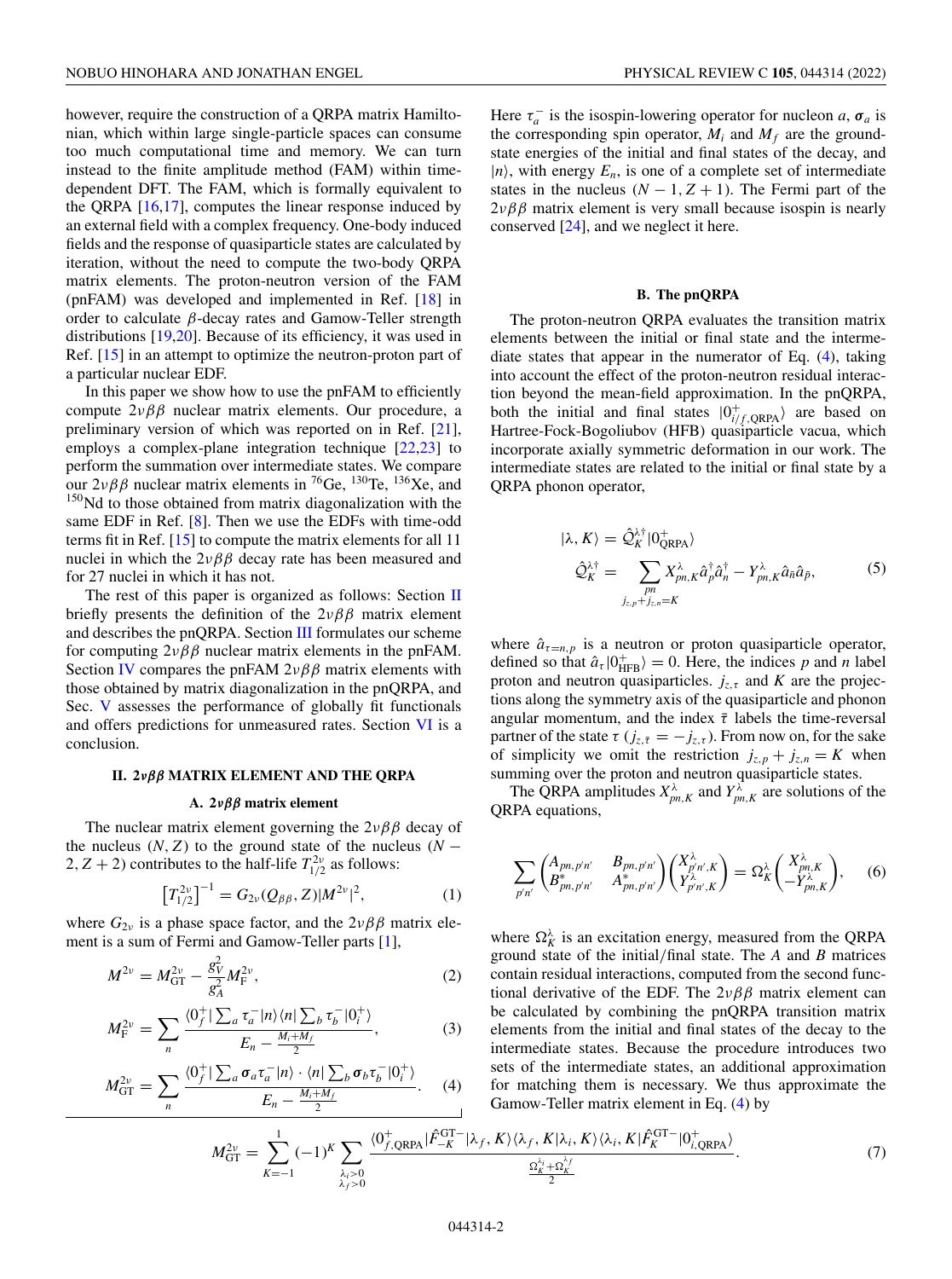<span id="page-2-0"></span>In the summation, the expression  $\lambda > 0$  denotes the states with  $\Omega_K^{\lambda} > 0$ .

The Gamow-Teller operator in the quasiparticle basis is

$$
\hat{F}_{K}^{\text{GT}\pm} = \sum_{a} (\sigma_{K})_{a} \tau_{a}^{\pm}
$$
\n
$$
= \sum_{pn} \left[ F_{20,K}^{\text{GT}\pm}(pn) \hat{a}_{p}^{\dagger} \hat{a}_{n}^{\dagger} + F_{02,K}^{\text{GT}\pm}(pn) \hat{a}_{\bar{n}} \hat{a}_{\bar{p}} \right]
$$
\n
$$
+ (\hat{a}^{\dagger} \hat{a} - \text{terms}), \qquad (8)
$$

and its transition amplitudes in Eq. [\(7\)](#page-1-0) are given by

$$
\langle \lambda_i, K | \hat{F}_K^{\text{GT}-} | 0^+_{i, \text{QRPA}} \rangle
$$
  
= 
$$
\sum_{pn} \left[ F_{20, K}^{\text{GT}-} (pn) X_{pn, K}^{\lambda_i*} + F_{02, K}^{\text{GT}-} (pn) Y_{pn, K}^{\lambda_i*} \right]
$$
  

$$
\langle 0^+_{f, \text{QRPA}} | \hat{F}_{-K}^{\text{GT}-} | \lambda_f, K \rangle
$$
  
= 
$$
\sum_{pn} \left[ F_{02, K}^{\text{GT}-} (pn) X_{pn, K}^{\lambda_f} + F_{20, -K}^{\text{GT}-} (pn) Y_{pn, -K}^{\lambda_f} \right].
$$
 (9)

To compute the overlap of the two intermediate states  $\langle \lambda_f, K | \lambda_i, K \rangle$  we adapt expressions based on the QRPA [\[25\]](#page-13-0) and the quasiparticle Tamm-Dancoff approximation (QTDA) [\[8\]](#page-12-0). The result is

$$
\langle \lambda_f, K | \lambda_i, K \rangle = \sum_{pnp'n'} \left( X_{p'n',K}^{\lambda_f *} X_{pn,K}^{\lambda_i} - \alpha Y_{p'n',K}^{\lambda_f *} Y_{pn,K}^{\lambda_i} \right)
$$

$$
\times \mathcal{O}_{pp'}(\alpha) \mathcal{O}_{nn'}(\alpha)
$$

$$
= \sum_{pn} \left( \bar{X}_{pn,K}^{\lambda_f *} \bar{X}_{pn,K}^{\lambda_i} - \alpha \bar{Y}_{pn,K}^{\lambda_f *} \bar{Y}_{pn,K}^{\lambda_i} \right), \qquad (10)
$$

where  $\alpha$  is a parameter that is 0 for the QTDA overlap and 1 for the QRPA overlap, and the  $\mathcal{O}_{\tau \tau}(\alpha)$  are elements of the matrix that connect the quasiparticles associated with the initial and final states of the decay. Explicit expressions for these elements, together with the derivation of Eq. (10), are in Appendix [A.](#page-9-0)  $\bar{X}$  and  $\bar{Y}$  are defined by

$$
\bar{X}_{pn,K}^{\lambda_i} = \sum_{p'} \mathcal{O}_{pp'}^T(\alpha) X_{p'n,K}^{\lambda_i},\tag{11a}
$$

$$
\bar{Y}_{pn,K}^{\lambda_i} = \sum_{p'} \mathcal{O}_{pp'}^T(\alpha) Y_{p'n,K}^{\lambda_i},\tag{11b}
$$

$$
\bar{X}_{pn,K}^{\lambda_f} = \sum_{n'} X_{pn',K}^{\lambda_f} \mathcal{O}_{n'n}^T(\alpha),\tag{11c}
$$

$$
\bar{Y}_{pn,K}^{\lambda_f} = \sum_{n'} Y_{pn',K}^{\lambda_f} \mathcal{O}_{n'n}^T(\alpha).
$$
 (11d)

### **III. THE FAM**

# **A. pnFAM**

The FAM is formally equivalent to the QRPA and enables us to compute DFT response functions efficiently. A detailed formulation of the like-particle FAM and the pnFAM in the presence of the pairing correlations appear, respectively, in Refs. [\[17\]](#page-12-0) and [\[18\]](#page-12-0).

In the pnFAM, one applies a time-dependent external field of the form

$$
\hat{F}_K^T(t) = \eta \left( \hat{F}_K^T e^{i\omega t} + \hat{F}_K^{T\dagger} e^{-i\omega t} \right),\tag{12}
$$

with  $\hat{F}_K^T$  a one-body proton-neutron excitation operator and  $\omega$  a complex frequency. The excitation operator induces oscillations of quasiparticle annihilation operators (e.g., for neutrons) of the form

$$
\delta \hat{a}_n(t) = \eta \sum_p \hat{a}_p^{\dagger} \big[ X_{pn} \big( \omega, \hat{F}_K^T \big) e^{-i\omega t} + Y_{pn}^* \big( \omega, \hat{F}_K^T \big) e^{i\omega t} \big]. \tag{13}
$$

Solving the time-dependent DFT equations results in the FAM amplitudes  $X_{pn}(\omega, \hat{F}_K^T)$  and  $Y_{pn}(\omega, \hat{F}_K^T)$ , which are related to the QRPA amplitudes  $X_{pn,K}^{\lambda}$  and  $Y_{pn,K}^{\lambda}$  through [\[22\]](#page-12-0)

$$
X_{pn}(\omega, \hat{F}_K^T) = -\sum_{\lambda > 0} \left\{ \frac{X_{pn,K}^{\lambda} \langle \lambda, K | \hat{F}_K^T | 0^+ \rangle}{\Omega_K^{\lambda} - \omega} + \frac{Y_{pn,K}^{\lambda *} \langle 0^+ | \hat{F}_K^T | \lambda, -K \rangle}{\Omega_K^{\lambda} + \omega} \right\},
$$
(14)

$$
Y_{pn}(\omega, \hat{F}_K^T) = -\sum_{\lambda > 0} \left\{ \frac{Y_{pn,K}^{\lambda} \langle \lambda, K | \hat{F}_K^T | 0^+ \rangle}{\Omega_K^{\lambda} - \omega} + \frac{X_{pn,K}^{\lambda *}(0^+ | \hat{F}_K^T | \lambda, -K)}{\Omega_K^{\lambda} + \omega} \right\}.
$$
 (15)

#### **B. 2***νββ* **matrix elements in the pnFAM**

To calculate the QRPA  $2\nu\beta\beta$  nuclear matrix element in Eq. [\(7\)](#page-1-0), we separately solve the pnFAM computations in the initial and final nuclei, distinguishing quantities from the two nuclei with the superscripts  $(i)$  and  $(f)$ . We then compute a quantity that is a combination of the two sets of pnFAM amplitudes

$$
\mathcal{T}(\alpha;\omega_i,\hat{F}_{K_i}^{T_i};\omega_f,\hat{F}_{K_f}^{T_f}) \equiv \sum_{pn} \left[ \bar{Y}_{pn}^{(f)}(\omega_f,\hat{F}_{K_f}^{T_f}) \bar{X}_{pn}^{(i)}(\omega_i,\hat{F}_{K_i}^{T_f}) -\alpha \bar{X}_{pn}^{(f)}(\omega_f,\hat{F}_{K_f}^{T_f}) \bar{Y}_{pn}^{(i)}(\omega_i,\hat{F}_{K_i}^{T_i}) \right],
$$
\n(16)

where  $\bar{X}^{(i/f)}$  and  $\bar{Y}^{(i/f)}$  are the amplitudes in Eqs. (14) and (15), labeled in the same way as the QRPA amplitudes in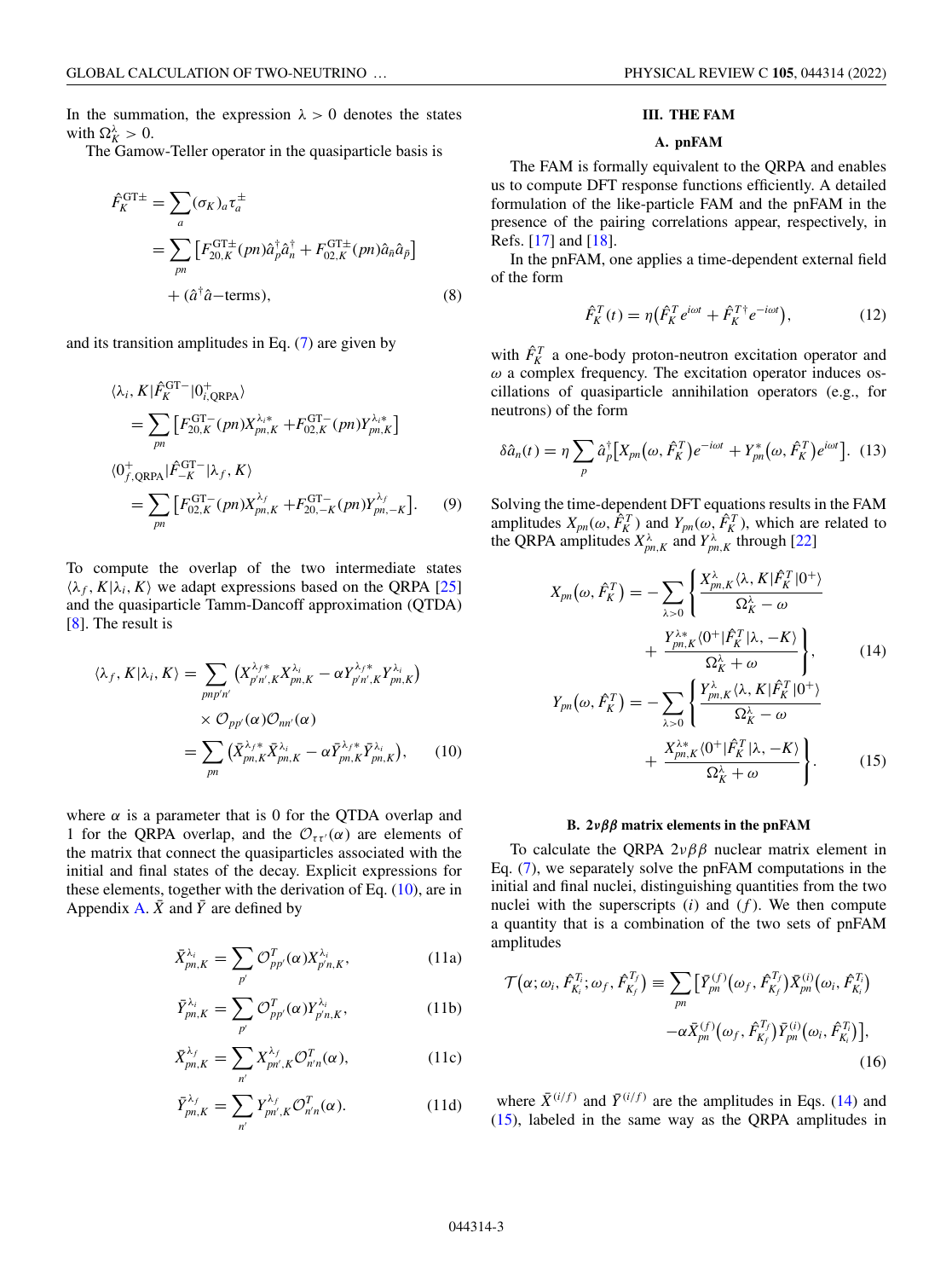<span id="page-3-0"></span>Eq. [\(11\)](#page-2-0). By substituting Eqs. [\(14\)](#page-2-0) and [\(15\)](#page-2-0) into Eq. [\(16\)](#page-2-0), we obtain an expression for  $T$  in terms of the QRPA amplitudes:

$$
\mathcal{T}(\alpha;\omega_{i},\hat{F}_{K_{i}}^{T_{i}};\omega_{f},\hat{F}_{K_{f}}^{T_{f}}) = \sum_{pn} \sum_{\lambda_{i}>0} \left[ \frac{(\bar{X}_{pn,K_{f}}^{\lambda_{f}} \bar{X}_{pn,K_{i}}^{\lambda_{i}} - \alpha \bar{Y}_{pn,K_{f}}^{\lambda_{f}} \bar{Y}_{pn,K_{i}}^{\lambda_{i}})(0_{f}^{+}|\hat{F}_{K_{f}}^{T_{f}}|\lambda_{f}, -K_{f})\langle \lambda_{i}, K_{i}|\hat{F}_{K_{i}}^{T_{i}}|0_{i}^{+}\rangle}{(\Omega_{K_{f}}^{\lambda_{f}} + \omega_{f})(\Omega_{K_{i}}^{\lambda_{i}} - \omega_{i})} + \frac{(\bar{Y}_{pn,K_{f}}^{\lambda_{f}*} \bar{X}_{pn,K_{i}}^{\lambda_{i}} - \alpha \bar{X}_{pn,K_{f}}^{\lambda_{f}*} \bar{Y}_{pn,K_{i}}^{\lambda_{i}})(\lambda_{f}, K_{f}|\hat{F}_{K_{f}}^{T_{f}}|0_{f}^{+}\rangle\langle \lambda_{i}, K_{i}|\hat{F}_{K_{i}}^{T_{i}}|0_{i}^{+}\rangle}{(\Omega_{K_{f}}^{\lambda_{f}} - \omega_{f})(\Omega_{K_{i}}^{\lambda_{i}} - \omega_{i})} + \frac{(\bar{X}_{pn,K_{f}}^{\lambda_{f}*} \bar{Y}_{pn,K_{i}}^{\lambda_{i}} - \alpha \bar{Y}_{pn,K_{f}}^{\lambda_{f}*} \bar{X}_{pn,K_{i}}^{\lambda_{i}})(0_{f}^{+}|\hat{F}_{K_{f}}^{T_{f}}|\lambda_{f}, -K_{f})\langle 0_{i}^{+}|\hat{F}_{K_{i}}^{T_{i}}|\lambda_{i}, -K_{i}\rangle}{(\Omega_{K_{f}}^{\lambda_{f}} + \omega_{f})(\Omega_{K_{i}}^{\lambda_{i}} + \omega_{i})} + \frac{(\bar{Y}_{pn,K_{f}}^{\lambda_{f}*} \bar{Y}_{pn,K_{i}}^{\lambda_{i}} - \alpha \bar{X}_{pn,K_{f}}^{\lambda_{f}*} \bar{X}_{pn,K_{i}}^{\lambda_{i}})(\lambda_{f}, K_{f}|\hat{F}_{K_{f}}^{T_{f}}|\lambda_{f}, -K_{f})\langle 0_{i}^{+}|\hat{F}_{K_{i}}^{T_{i}}|\lambda_{i}, -K_{i}\rangle}{(\Omega_{K_{f}}^{\lambda_{f}} - \omega
$$

T has first-order poles at  $\omega_i = \pm \Omega_{K_i}^{\lambda_i}$  and  $\omega_f = \pm \Omega_{K_f}^{\lambda_f}$ . We choose a counterclockwise contour  $C_i$  ( $C_f$ ) for  $\omega_i$  ( $\omega_f$ ) that includes positive-energy (negative-energy) poles and excludes all the negative-energy (positive-energy) poles, as in Fig. 1, to extract the residues from the first term on the right side of Eq. (17).

Integrating  $T$  together with an arbitrary regular complex function of  $\omega_i$  and  $\omega_f$  over those frequencies, we obtain an expression that can be used for two-body matrix elements:

$$
\mathcal{M}(\alpha; \hat{F}_{K_i}^{T_i}, \hat{F}_{K_f}^{T_f}; f(\omega_i, \omega_f))
$$
\n
$$
= -\frac{1}{4\pi^2} \oint_{C_i} d\omega_i \oint_{C_f} d\omega_f \mathcal{T}(\alpha; \omega_i, \hat{F}_{K_i}^{T_i}; \omega_f, \hat{F}_{K_f}^{T_f}) f(\omega_i, \omega_f)
$$
\n
$$
= \sum_{\substack{\lambda_i > 0 \ \lambda_i > 0 \ \mu_i}} \left( \bar{X}_{pn, K_f}^{\lambda_f *} \bar{X}_{pn, K_i}^{\lambda_i} - \alpha \bar{Y}_{pn, K_f}^{\lambda_f *} \bar{Y}_{pn, K_i}^{\lambda_i} \right)
$$
\n
$$
\times f(\Omega_{K_i}^{\lambda_i}, -\Omega_{-K_f}^{\lambda_f}) \langle 0_f^+ | \hat{F}_{K_f}^{T_f} | \lambda_f, -K_f \rangle \langle \lambda_i, K_i | \hat{F}_{K_i}^{T_i} | 0_i^+ \rangle. \tag{18}
$$



FIG. 1. Contours  $C_i$  and  $C_f$ .

The Fermi and Gamow-Teller  $2\nu\beta\beta$  decay nuclear matrix elements are then given by

$$
M_{\rm F}^{2\nu} = \mathcal{M}\bigg(\alpha; \hat{F}^{\rm F-}, \hat{F}^{\rm F-}; f = \frac{2}{\omega_i - \omega_f}\bigg),\tag{19}
$$

$$
M_{\rm GT}^{2\nu} = \sum_{K=-1}^{1} (-1)^K \mathcal{M}\bigg(\alpha; \hat{F}_K^{\rm GT-}, \hat{F}_{-K}^{\rm GT-}; f = \frac{2}{\omega_i - \omega_f}\bigg),\tag{20}
$$

under the assumptions that  $X_{-K}^{\lambda_f} = X_K^{\lambda_f}$ ,  $Y_{-K}^{\lambda_f} = Y_K^{\lambda_f}$ , and  $\Omega_{-K_f}^{\lambda_f} = \Omega_{K_f}^{\lambda_f}$ . Even when starting from the final state we use the external operator  $\sigma_{-K}\tau^-$  that changes neutrons into protons to properly include the backward amplitudes in Eqs. [\(14\)](#page-2-0) and [\(15\)](#page-2-0).

By setting  $f = 1$ ,  $\alpha = 1$ , and taking the same HFB vacuum for the initial and final states in Eq.  $(18)$ , we can use that equation to compute the unweighted summed strengths:

$$
\mathcal{M}^{i=f}(1; \hat{F}^{F\mp}, \hat{F}^{F\pm}; 1) = \sum_{\lambda > 0} |\langle \lambda, 0 | \hat{F}^{F\mp} | 0^+ \rangle|^2, \qquad (21)
$$

$$
\mathcal{M}^{i=f}(1; \hat{F}_K^{\text{GT}\mp}, \hat{F}_{-K}^{\text{GT}\pm}; 1) = (-1)^K
$$

$$
\times \sum_{\lambda > 0} |\langle \lambda, K | \hat{F}_K^{\text{GT}\mp} | 0^+ \rangle|^2. \quad (22)
$$

Sum rules can be used to check the routines that compute matrix elements.

# **IV. RESULTS WITH SkM\* AND COMPARISON WITH PRIOR WORK**

Our calculation of  $2\nu\beta\beta$  nuclear matrix elements uses an extension of the pnFAM code developed in Ref. [\[18\]](#page-12-0), which is in turn based on the nuclear DFT solver HFBTHO [\[26–28\]](#page-13-0). That last code uses the harmonic oscillator basis in a cylindrical coordinate system and allows axial deformation. In this section we provide details of our calculations with the SkM\* functional and compare our  $2\nu\beta\beta$  matrix elements for <sup>76</sup>Ge, <sup>130</sup>Te, <sup>136</sup>Xe, and <sup>150</sup>Nd with those obtained in Ref. [\[8\]](#page-12-0) by diagonalizing the pnQRPA matrix.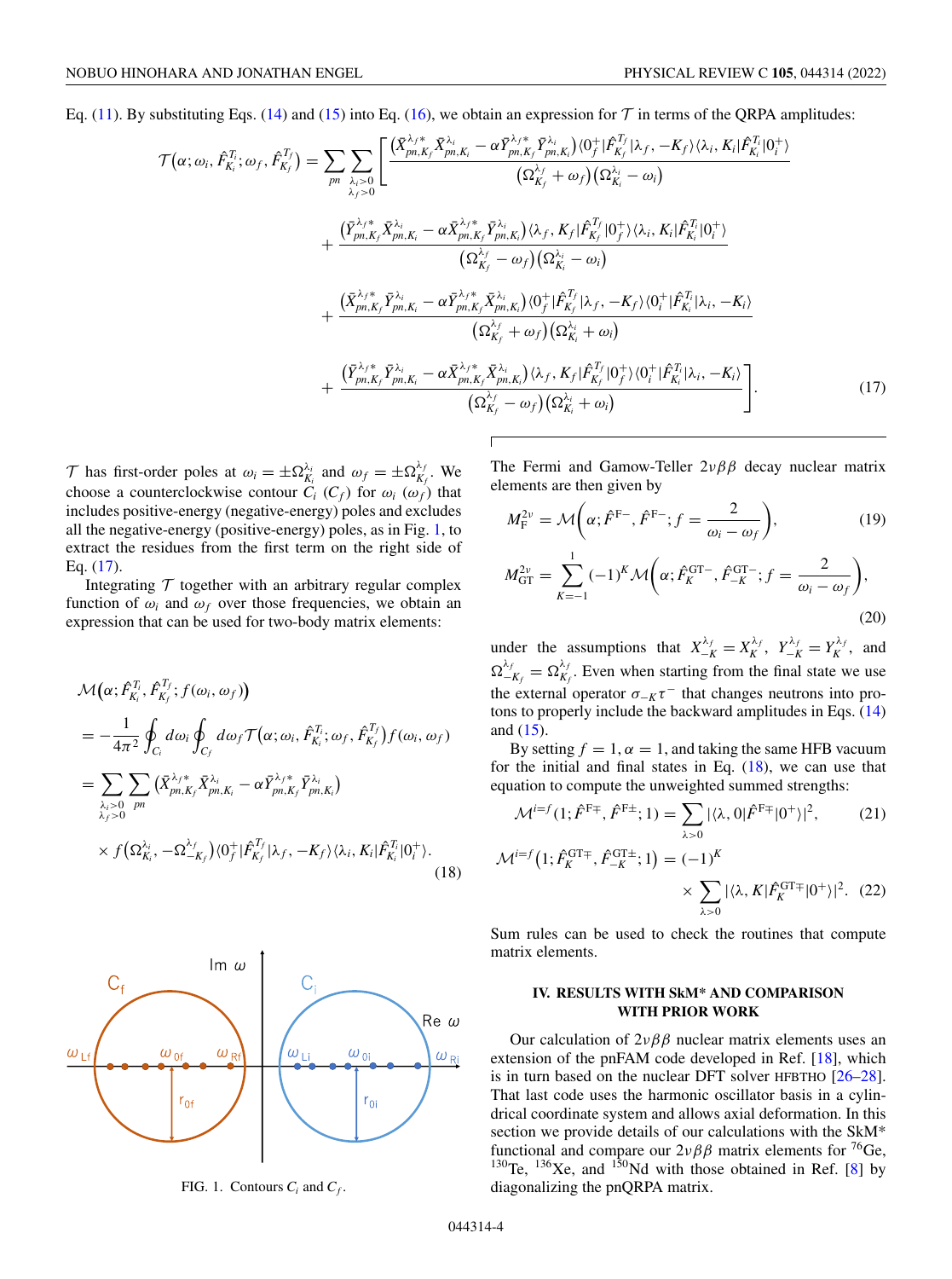TABLE I. Experimental values of  $\tilde{\Delta}_n^{(3)}$  and  $\tilde{\Delta}_p^{(3)}$  (in MeV) and the volume pairing strengths  $V_n$  and  $V_p$  fit to those values (in MeV fm<sup>3</sup>). The averages of the strengths in the initial and final nuclei used in the pairing EDF. Experimental binding energies are taken from Ref. [\[29\]](#page-13-0). Data in parentheses are not used to fit the pairing strengths.

|                     | $\tilde{\Delta}_n^{(3)}$ | $\tilde{\Delta}^{(3)}_p$ | $V_n$     | $V_p$     |
|---------------------|--------------------------|--------------------------|-----------|-----------|
| $^{76}\mathrm{Ge}$  | 1.393                    | 1.114                    | $-182.70$ | $-194.49$ |
| $^{76}$ Se          | 1.551                    | 1.392                    | $-185.40$ | $-202.22$ |
| Average             |                          |                          | $-184.05$ | $-198.36$ |
| $130$ Te            | 1.114                    | (0.801)                  | $-166.21$ | N/A       |
| $^{130}\mathrm{Xe}$ | 1.170                    | 1.016                    | $-173.80$ | $-194.00$ |
| Average             |                          |                          | $-170.01$ | $-194.00$ |
| 136Xe               | (0.841)                  | 0.751                    | N/A       | $-148.66$ |
| $^{136}\text{Ba}$   | 0.960                    | 1.005                    | $-184.16$ | $-172.54$ |
| Average             |                          |                          | $-184.16$ | $-160.60$ |
| $^{150}\mathrm{Nd}$ | 1.070                    | 0.918                    | $-181.64$ | $-202.31$ |
| $^{150}\mathrm{Sm}$ | 1.194                    | 1.196                    | $-184.84$ | $-195.24$ |
| Average             |                          |                          | $-183.24$ | $-198.78$ |

### **A. Parameter values**

To integrate in cylindrical coordinates, we use Gauss-Hermite quadrature with  $N_{GH} = 40$  points for the *z* direction and Gauss-Laguerre quadrature with  $N_{\text{GL}} = 40$  points for the *r* direction. To compute the direct Coulomb mean field, we use the prescription described in Ref. [\[27\]](#page-13-0) with length parameter  $L = 50$  fm and  $N_{\text{Leg}} = 80$  Gauss-Legendre points.

We include  $N_{\rm sh} = 20$  harmonic-oscillator major shells to describe the HFB wave functions. This corresponds to 1771 single-particle states for neutrons and protons (with axial and time-reversal symmetry taken into account), and, in the pn-FAM, to 257 686  $K = 0$  two-quasiparticle states and 256 025  $K = \pm 1$  two-quasiparticle states. We include all such states, with no additional model-space truncation, in the pnFAM calculations. The dimension of the pnQRPA matrix corresponding to our pnFAM calculations is about 500 000 for each *K* quantum number.

We employ the same Skyrme SkM<sup>\*</sup> functional [\[30\]](#page-13-0) and volume-type pairing with 60-MeV energy cutoff (with  $\hbar^2/2m = 20.73 \,\text{MeV fm}^2$  and the one-body center-of-mass correction included in the kinetic term) as that in Ref. [\[8\]](#page-12-0). The HFB solver cited in that paper, however, works in a cylindrical box with  $r_{\text{max}} = z_{\text{max}} = 20$  fm and a coordinate spacing of 0.7 fm, and is thus different from ours.

We adjust the volume pairing strengths to reproduce experimental odd-even staggering (OES) with the density-averaged pairing gap. To reduce fluctuations [\[10\]](#page-12-0), we take as the experimental data an average of the results of the three-point formula evaluated at the two even-odd or odd-even systems:

$$
\tilde{\Delta}_n^{(3)}(N, Z) = \frac{\Delta_n^{(3)}(N - 1, Z) + \Delta_n^{(3)}(N + 1, Z)}{2},
$$
  

$$
\tilde{\Delta}_p^{(3)}(N, Z) = \frac{\Delta_p^{(3)}(N, Z - 1) + \Delta_p^{(3)}(N, Z + 1)}{2},
$$
 (23)

where  $\Delta_{n/p}^{(3)}$  is the result of the three-point formula [\[31\]](#page-13-0). Table I lists the experimental values for this quantity and

TABLE II. Properties of HFB ground states with the  $SkM^*$  + volume pairing (with average pairing strengths) EDF. The table shows pairing gaps (in MeV), quadrupole deformation, and total HFB energies (in MeV) and compares the quadrupole deformation to the value in Ref. [\[8\]](#page-12-0).

|                     | $\Delta_n$ | $\Delta_p$ | $_{\beta}$    | $E$ hfb     | $\beta$ (Ref. [8]) |
|---------------------|------------|------------|---------------|-------------|--------------------|
| $^{76}\mathrm{Ge}$  | 1.609      | 1.473      | $-0.021$      | $-661.804$  | $-0.025$           |
|                     | 1.435      | 1.205      | 0.185         | $-662.274$  | 0.184              |
|                     | 1.612      | 1.475      | 0.            | $-661.802$  |                    |
| $^{76}$ Se          | 1.589      | 1.648      | $\Omega$ .    | $-659.315$  | $-0.018$           |
|                     | 1.508      | 1.257      | $-0.194$      | $-659.594$  |                    |
| $130$ Te            | 1.178      | 1.028      | 0.            | $-1096.839$ | 0.01               |
| 130Xe               | 1.078      | 1.009      | 0.141         | $-1093.423$ | 0.13               |
|                     | 1.107      | 1.113      | $-0.124$      | $-1093.152$ |                    |
|                     | 1.359      | 1.351      | 0.            | $-1092.393$ |                    |
| 136Xe               | $\Omega$ . | 0.878      | 0.            | $-1143.253$ | 0.004              |
| $^{136}\text{Ba}$   | 1.025      | 0.931      | $-0.047$<br>÷ | $-1139.268$ | $-0.021$           |
|                     | 0.928      | 0.735      | 0.094         | $-1139.538$ |                    |
|                     | 1.057      | 0.985      | 0.            | $-1139.231$ |                    |
| $^{150}\rm{Nd}$     | 1.129      | 0.764      | 0.292         | $-1235.794$ | 0.27               |
|                     | 1.375      | 1.358      | $-0.177$      | $-1232.563$ |                    |
|                     | 1.422      | 1.688      | 0.            | $-1231.080$ |                    |
| $^{150}\mathrm{Sm}$ | 1.131      | 1.307      | 0.223         | $-1234.675$ | 0.22               |
|                     | 1.294      | 1.707      | 0.            | $-1232.436$ |                    |
|                     | 1.305      | 1.534      | $-0.137$      | $-1233.068$ |                    |

the neutron and proton volume pairing strengths that best reproduce them. In order to use the same EDF for both nuclei in the decay, we take the average of the pairing strengths fit in the initial and final nuclei. We note that the experimental  $\Delta_{n/p}^{(3)}$  values do not provide useful information if the series of isotopes used to calculate them includes closed-shell nuclei.  $\Delta_p^{(3)}$  in <sup>130</sup>Te (*Z* = 50 included) and  $\Delta_n^{(3)}$  in <sup>136</sup>Xe and <sup>136</sup>Ba  $(N = 82$  included) are such cases if the average of the results of two odd-even mass formulas is used. We avoid using the pairing gap  $\tilde{\Delta}_p^{(3)}$  of <sup>130</sup>Te to fit the proton pairing strength, fitting the pairing strength instead to the proton gap in  $^{130}$ Xe. We do adopt the neutron  $\tilde{\Delta}^{(3)}$  of <sup>136</sup>Ba, however, to determine the neutron pairing strength, because the strengths fit to  $\Delta_n^{(3)}$ and  $\tilde{\Delta}_n^{(3)}$  are quite similar in that nucleus. The globally fit EDFs described in Sec. [V](#page-6-0) are free from these problems.

Table II shows the results of the DFT calculations for the initial and final nuclei. The quadrupole deformations of the HFB states are quite close to those in Ref. [\[8\]](#page-12-0). We choose the HFB solution in the top line for each nucleus in which several HFB solutions coexist.

Table [III](#page-5-0) shows ββ *Q* values. Our calculation does not perfectly reproduce the values in Ref. [\[8\]](#page-12-0), which were obtained from the same SkM\* EDF but a different HFB code. We suspect that the differences are due to the different representations of the oscillator basis states and treatments of pairing.

Table [IV](#page-5-0) lists the values of the HFB overlap included in the matrix  $\mathcal{O}$ . Our values agree with those of previous calculations with similar nuclear deformation. The overlap becomes small when the deformation of the initial and final states are different. That situation arises in  $^{130}$ Te and  $^{136}$ Xe, where the initial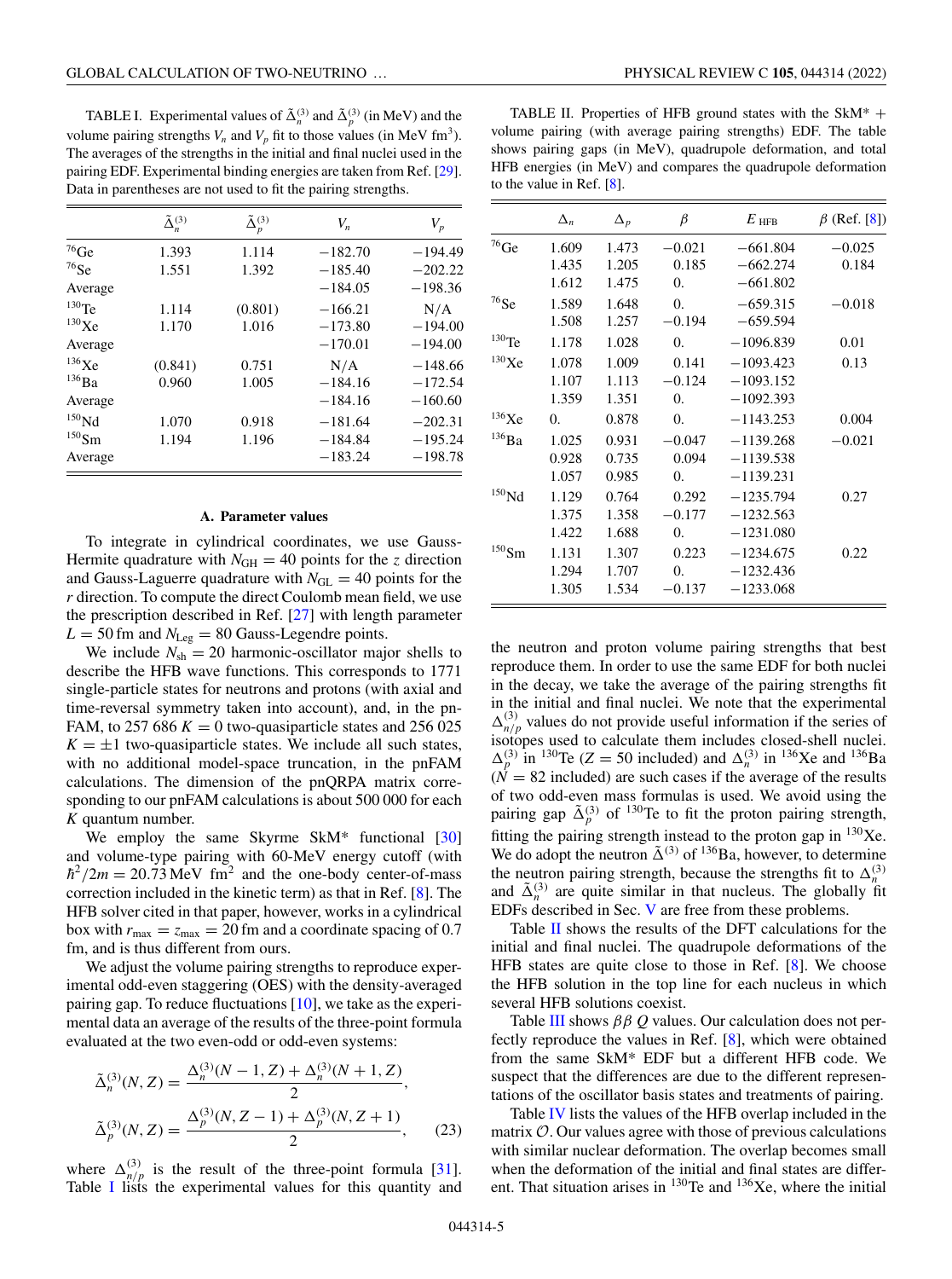<span id="page-5-0"></span>TABLE III. *Q* values for each double-beta decay in units of MeV. Experimental *Q* values are obtained from atomic masses [\[29\]](#page-13-0).

|                                                 | This paper | $SkM^*$ (Ref. [8]) | Exp. |
|-------------------------------------------------|------------|--------------------|------|
| <sup>76</sup> Ge $\rightarrow$ <sup>76</sup> Se | 4.05       | 4.84               | 2.04 |
| $^{130}$ Te $\rightarrow$ $^{130}$ Xe           | 4.98       | 4.22               | 2.53 |
| $^{136}\text{Xe} \rightarrow ^{136}\text{Ba}$   | 5.55       | 5.60               | 2.46 |
| $^{150}$ Nd $\rightarrow$ $^{150}$ Sm           | 2.68       | 2.35               | 3.37 |

states are spherical while the final states are prolate and oblate, respectively. The overlap also becomes small when the initial or final state has no pairing gap. That is the case for neutrons in  $136Xe$ .

#### **B. Contour**

To use the expression in Eq.  $(18)$ , we must choose the contours  $C_i$  and  $C_f$ . We take each to be centered on the real axis and circular, with the circle specified by the two energies  $\omega_{\text{L}}$  and  $\omega_{\text{R}}$  at they cross the real axis. The radius *r* and the center of the contour  $\omega_0$  are then given by  $r = (\omega_R \omega_L$ )/2 and  $\omega_0 = (\omega_L + \omega_R)/2$ , and every point on the contour can be written in the form  $\omega = \omega_0 + re^{i\theta}$ . We use  $\omega_L$  = 0.1 MeV and  $\omega_R = 120$  MeV for  $C_i$  and  $\omega_L = -120$  MeV and  $\omega_R = -0.1$  MeV for  $C_f$  to include all the unperturbed twoquasiparticle states within the quasiparticle-energy cutoff.

Figure 2 shows the integrands for the summed GT strength and the  $2\nu\beta\beta$  matrix element in <sup>76</sup>Ge as a function of the angle  $\theta$  for the contour  $C_i$ . The main contribution to each comes from the peak at  $\theta = \pi$ , the point at  $\omega = \omega_L$  where the two contours are closest. While the integrand of the sum is distributed broadly along the whole contour  $C_i$ , the energy denominator  $2/(\omega_i - \omega_f)$  concentrates the  $2\nu\beta\beta$  contribution at  $\theta = \pi$ . To take this contribution into account precisely and efficiently, we introduce a parameter  $\gamma$  to control the distribution of the discretized points near the origin, i.e., we discretize the angle  $\theta$  as follows:

$$
\theta_k = \left( m + x_k^{\gamma} \right) \pi, \tag{24}
$$

$$
x_k = -1 + 2\frac{k-1}{n_r - 1} \quad (k = 1, 2, \dots, n_r), \tag{25}
$$

where  $\gamma$  is an odd number, and *m* is 1 for  $C_i$  and 0 for  $C_f$ . The parameter  $\theta_k$  runs from 0 to  $2\pi$  for  $C_i$  and  $-\pi$  to  $\pi$  for  $C_f$ . We use  $n_r = 202$  and omit the contribution from  $(\omega_i, \omega_f)$  =  $(\omega_R, -\omega_L)$ , because those points are on the real axis and can be very close to the QRPA poles, although their contribution

TABLE IV. Neutron and proton parts of the HFB overlap  $\langle 0_{f,HFB}^+ | 0_{i,HFB}^+ \rangle$  between the initial and the final states compared with values from previous QRPA calculations.

|                   |       |       |       |      |      | Neutron Proton Total Ref. [8] Ref. [32] Ref. [33] |
|-------------------|-------|-------|-------|------|------|---------------------------------------------------|
| $^{76}$ Ge        | 0.907 | 0.886 | 0.803 |      | 0.81 | 0.72, 0.73                                        |
| $130$ Te.         | 0.329 | 0.403 | 0.133 |      |      | 0.73, 0.73                                        |
| $^{136}\text{Xe}$ | 0.480 | 0.787 | 0.378 | 0.47 |      | 0.43, 0.39                                        |
| $^{150}$ Nd       | 0.679 | 0.589 | 0.400 |      | 0.52 | 0.51, 0.52                                        |



FIG. 2. Integrand in computation of summed Gamow-Teller strength and  $2\nu\beta\beta$  matrix element for <sup>76</sup>Ge as a function of the angle  $\theta$  for the contour *C<sub>i</sub>*. The integrand is normalized to 1 at  $\theta = \pi$ .

to the nuclear matrix element should be small because of the factor  $2/(\omega_i - \omega_f)$ .

Table V shows the dependence of the summed strengths and the  $2\nu\beta\beta$  matrix element in <sup>76</sup>Ge on the parameter  $\gamma$ . The matrix element converges by  $\gamma = 5$ , which is the value we use.

#### **C. Summed strengths**

Table [VI](#page-6-0) shows the unweighted summed Fermi and Gamow-Teller strengths obtained from the double contour integration for selected nuclei of interest to experimentalists. Integration up to 120 MeV reproduces more than 99.9% of the Ikeda sum rule in all these nuclei.

#### **D. 2***νββ* **matrix element**

We calculate the  $2\nu\beta\beta$  matrix elements for <sup>76</sup>Ge, <sup>130</sup>Te,  $136Xe$ , and  $150Nd$ , setting the neutron-proton isovector pairing strength to the average of the neutron and proton like-particle pairing strengths  $[V_1 = (V_n + V_p)/2]$  and varying the isoscalar pairing strength  $V_0$  from 0 to  $-300 \,\text{MeV}$  fm<sup>3</sup>. We use the QTDA  $(\alpha = 0)$  to compute the overlap among intermedi-ate states. Figure [3](#page-6-0) displays the dependence of the  $2\nu\beta\beta$ 

TABLE V. Dependence on the discretization parameter  $\gamma$  in <sup>76</sup>Ge of summed Fermi and Gamow-Teller strengths  $m(F\pm) = \sum_{\lambda \geq 0} |\langle \lambda, 0 | \hat{F}^{F\pm} | 0^+ \rangle|^2$ Σ and  $m(GT\pm) =$  $K$ <sub>K</sub> $(-1)^K$   $\sum_{\lambda>0} |\langle \lambda, K | \overline{\hat{F}_K^{\text{GT}\pm}} | 0^+ \rangle|^2$  and of the dimensionless Gamow-Teller  $2\nu\beta\beta$  nuclear matrix element. We use volume like-particle pairing and no isoscalar pairing.

| $\mathcal{V}$     | 1       | 3       | 5       | 7       |
|-------------------|---------|---------|---------|---------|
| $m(F-)$           | 12.0213 | 12.0209 | 12.0201 | 12.0189 |
| $m(F+)$           | 0.0252  | 0.0255  | 0.0260  | 0.0269  |
| $m(F-) - m(F+)$   | 11.9961 | 11.9954 | 11.9940 | 11.9920 |
| $m(GT-)$          | 37.5860 | 37.5837 | 37.5811 | 37.5774 |
| $m(GT+)$          | 1.6065  | 1.6070  | 1.6085  | 1.6109  |
| $m(GT-) - m(GT+)$ | 35.9795 | 35.9767 | 35.9726 | 35.9664 |
| $M^{2\nu}m_ec^2$  | 0.1802  | 0.1574  | 0.1574  | 0.1575  |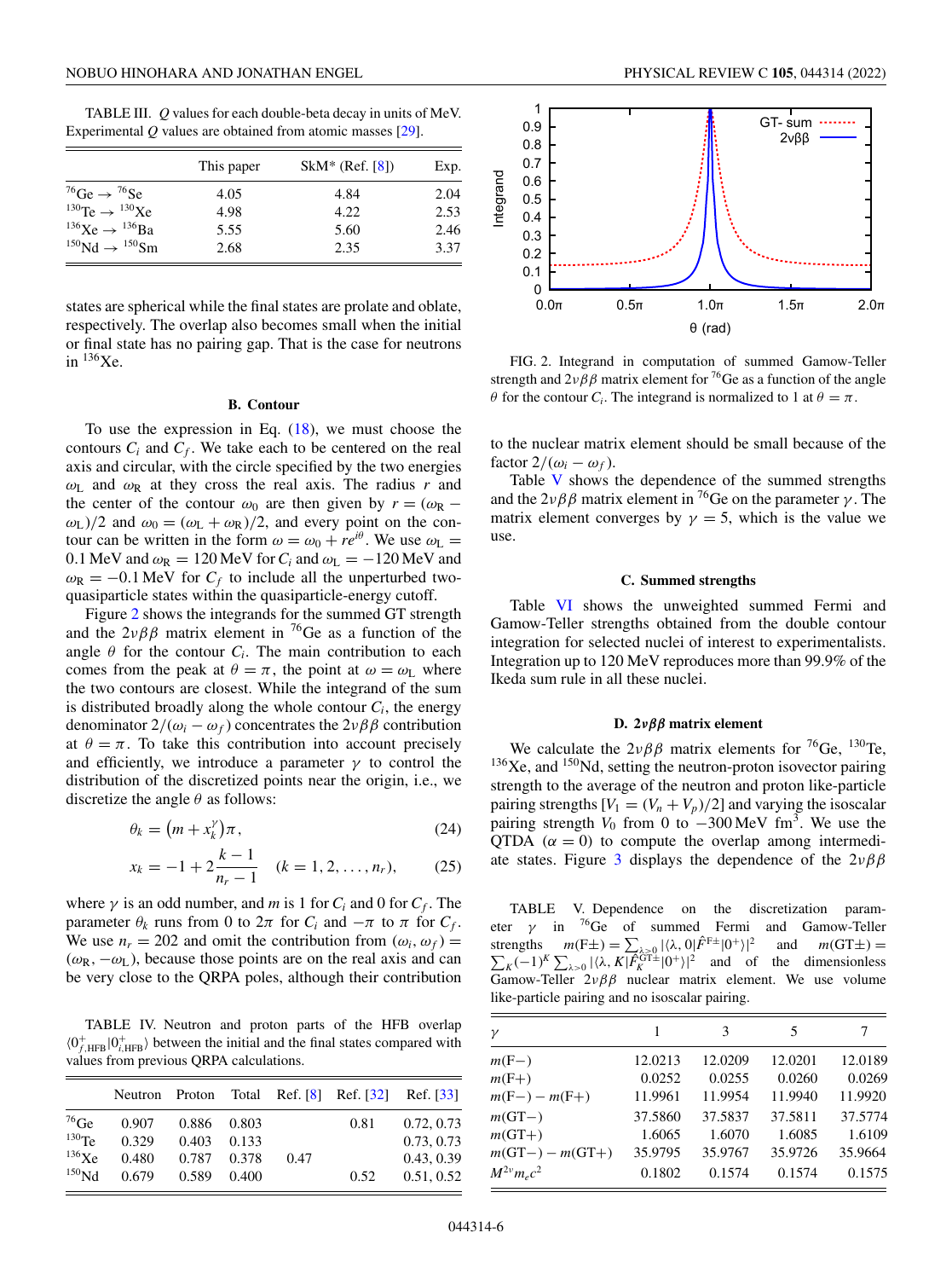<span id="page-6-0"></span>TABLE VI. Summed Fermi and Gamow-Teller transitions, from double contour integration ( $\omega_L = 0.1 \text{ MeV}$  and  $\omega_R = 120 \text{ MeV}$ ,  $n_r = 202$ , and  $\gamma = 5$ ), as percentages of the corresponding sum rules.

|                   | $m(F-) - m(F+)$<br>$N - Z$ | $m(GT-) - m(GT+)$<br>$3(N-Z)$ |
|-------------------|----------------------------|-------------------------------|
| $^{76}$ Ge        | 0.9995                     | 0.9992                        |
| $76$ Se           | 0.9994                     | 0.9992                        |
| $130$ Te          | 0.9996                     | 0.9993                        |
| $130$ Xe          | 0.9996                     | 0.9993                        |
| $136$ Xe          | 0.9998                     | 0.9997                        |
| $^{136}Ba$        | 0.9996                     | 0.9994                        |
| 150 <sub>Nd</sub> | 0.9996                     | 0.9994                        |
| $150$ Sm          | 0.9996                     | 0.9995                        |

Gamow-Teller nuclear matrix elements on the isoscalar pairing strength. Like the authors of that paper, we use two values of  $g_A$ : one "unquenched" ( $g_A$  = 1.25, though the currently accepted value is greater than 1.27) and one quenched  $(g_A =$ 1.0), and compare results for the EDF SkM\* with and without a modified proton-neutron piece  $[C_1^s = 100 \text{ MeV fm}^3, C_1^T =$  $C_1^{\nabla s} = 0$ , see Eq. (26)]. Our matrix elements agree reasonably well with those of Ref.  $[8]$  in <sup>130</sup>Te, <sup>136</sup>Xe, and <sup>150</sup>Nd, while they are about twice as large in  ${}^{76}$ Ge.

#### **V. GLOBAL EDF**

#### **A. Performance of global EDFs**

As Fig. 3 shows, the  $2\nu\beta\beta$  and  $0\nu\beta\beta$  nuclear matrix elements are suppressed by isoscalar proton-neutron pairing correlations that cannot be constrained from the ground-state properties of even-even nuclei. The usual QRPA approach uses  $2\nu\beta\beta$  decay rates to determine the strength of isoscalar pairing separately in each decaying nucleus. The philosophy



FIG. 3. Dependence on the isoscalar pairing strength of the  $2\nu\beta\beta$ Gamow-Teller nuclear matrix element (in units of MeV<sup>-1</sup>) for <sup>76</sup>Ge, <sup>130</sup>Te, <sup>136</sup>Xe, and <sup>150</sup>Nd, with the SkM<sup>\*</sup> + volume pairing EDF. Red curves indicate the results with the time-odd functional derived from the SkM\* interaction and blue curves the results with the modified time-odd functional. The thick solid and dotted curves correspond to  $g_A = 1.25$ , and the dashed and thin solid curves to the quenched value  $g_A = 1.0$ .

of nuclear DFT, however, is that one EDF parameter set should, if possible, describe all the  $\beta\beta$ -decaying nuclei in the nuclear chart. In this section we assess the ability of globally fit EDFs to describe  $2\nu\beta\beta$  decay, without using that observable at all in the fitting. We use Skyrme-type EDFs, with the isovector time-odd and isoscalar pairing parts globally fit to single- $\beta$  decay rates and to Gamow-Teller and spin-dipole resonances. Reference [\[15\]](#page-12-0), which deals with single- $\beta$  decay in many isotopes, undertakes the global fitting and proposes ten parameter sets, called 1A, 1B, 1C, 1D, 1E, 2, 3A, 3B, 4, and 5, each corresponding to a different EDF. The timeeven parts for all the sets except set 2 are taken from the functional SkO'  $[34]$ ; that of parameter set 2 comes from the functional SV-min [\[14\]](#page-12-0) (though tensor-density terms are neglected, and the neutron and proton have different masses). In both cases, center-of-mass corrections to the mean field are neglected. The paper uses mixed volume-surface like-particle isovector pairing terms, fit to reproduce odd-even staggering in ten isotopes with  $50 \le A \le 250$ ; the strengths are  $V_n =$  $-253.75 \text{ MeV fm}^3$ ,  $V_p = -274.68 \text{ MeV fm}^3$  for SkO' and  $V_n = -244.06 \text{ MeV } \text{fm}^3$ ,  $V_p = -257.90 \text{ MeV } \text{fm}^3$  for SVmin [\[35\]](#page-13-0).

The isovector time-odd part of any Skyrme-type EDF is given by

$$
\chi_1^{\text{odd}}(\boldsymbol{r}) = C_1^s[\rho_0]s_1^2 + C_1^{\Delta s}s_1 \cdot \Delta s_1 + C_1^j \boldsymbol{j}_1^2
$$
  
+ 
$$
C_1^T s_1 \cdot \boldsymbol{T}_1 + C_1^{\nabla j} s_1 \cdot \nabla \times \boldsymbol{j}_1
$$
  
+ 
$$
C_1^F s_1 \cdot \boldsymbol{F}_1 + C_1^{\nabla s} (\nabla \cdot s_1)^2,
$$
 (26)

where  $s_1$ ,  $j_1$ ,  $T_1$ , and  $F_1$  are the isovector spin, current, spin-kinetic, and tensor-kinetic densities, respectively. The isoscalar pairing functional in all these parametrizations has the mixed density dependence

$$
\tilde{\chi}_0(r) = \frac{V_0}{4} \left[ 1 - \frac{1}{2} \frac{\rho_0(r)}{\rho_c} \right] |\tilde{s}_0(r)|^2, \tag{27}
$$

where  $\tilde{s}_0$  is the isoscalar pair density,  $\rho_c = 0.16 \text{ fm}^{-3}$ , and  $\rho_0$ is the usual isoscalar density. In the parameter sets 1A, 1B, 1C, 1D, 1E, only  $C_1^s$  (with no density dependence) and  $V_0$  are fit. In sets 3A and 3B  $C_1^T$  and  $C_1^F$  are fit as well. In the parameter set 4,  $C_1^j$ ,  $C_1^{\nabla j}$ , and  $C_1^{\nabla s}$  are adjusted, while other parameters are the same as in set 3A. In set 5,  $V_0$ ,  $C_1^s$ , and  $C_1^j$  are fit.

Table [VII](#page-7-0) lists the pairing gaps and quadrupole deformation of the HFB states used to compute  $2\nu\beta\beta$  nuclear matrix elements. Neutron pairing collapses only in <sup>136</sup>Xe and proton pairing collapses in  ${}^{48}Ca$  and  ${}^{116}Sn$ . SkO' and SV-min cause different amounts of deformation.  $96Zr$ ,  $100Mo$ , and  $100Ru$  are oblate, oblate, and prolate (respectively) with SkO , while they are all spherical with SV-min.  $^{116}$ Cd is spherical with SkO', but is prolate with SV-min.

Table [VIII](#page-7-0) contains the overlaps of the initial and final HFB vacua. Significant differences in deformation and pairing between the two HFB states lead to small overlaps, and because the two EDFs can produce different levels of deformation and pairing in any nucleus, the overlaps depend significantly on the EDF. In  $96Zr$  and  $100Mo$ , the HFB overlaps with SkO' are extremely small because the initial state is oblate and the final state spherical or prolate. In <sup>116</sup>Cd, the HFB overlap with SV-min is smaller for a similar reason. The QRPA may not be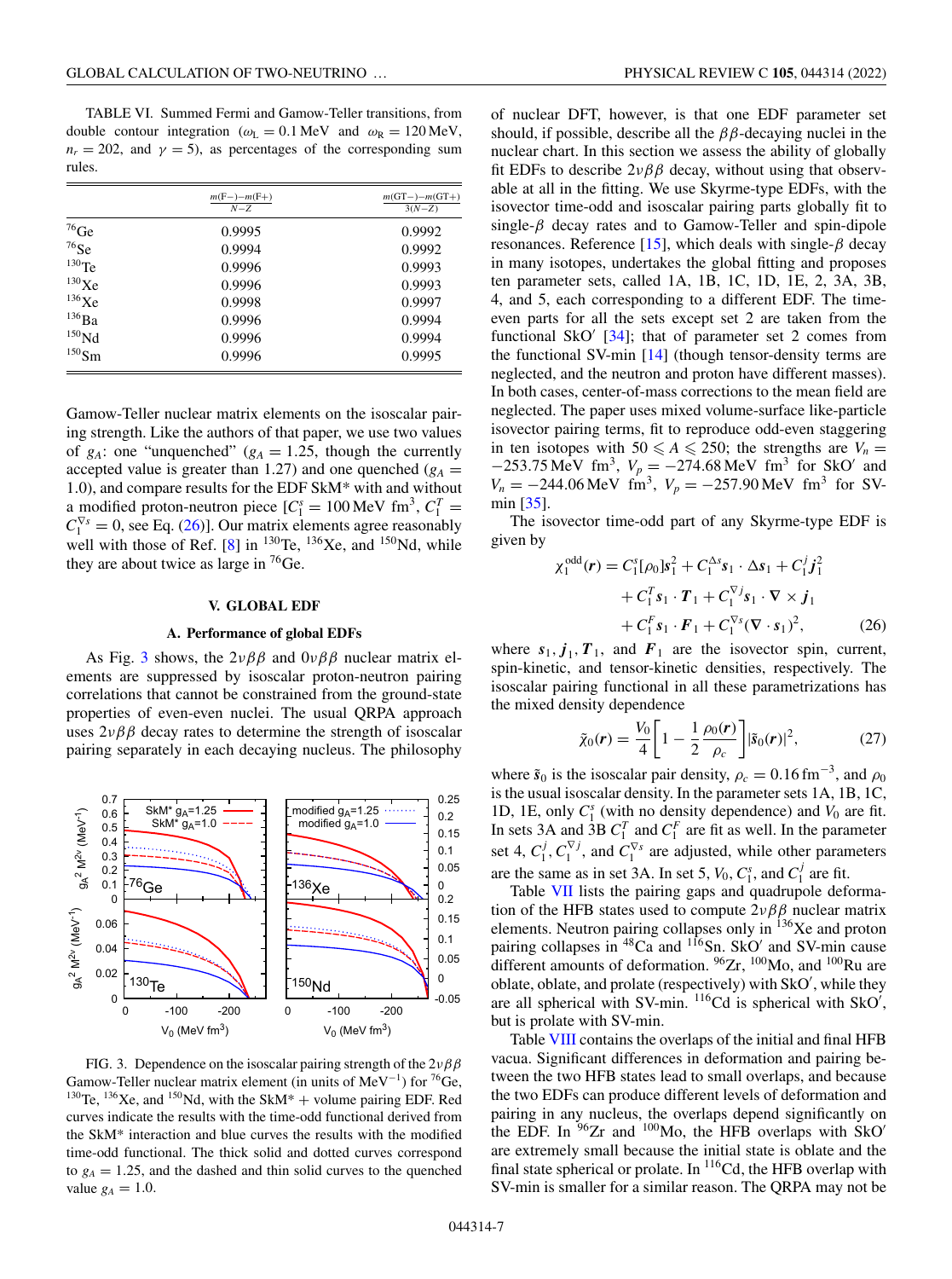<span id="page-7-0"></span>TABLE VII. The neutron and proton pairing gaps (in MeV) and quadrupole deformation for the lowest-energy HFB solutions in the initial and final nuclei of the decay, computed with the SkO' and SV-min EDFs, together with a mixed pairing EDF. Solutions with parentheses are not the lowest-energy ones, but we use them in addition when calculating matrix elements.

|                      |            | SkO'       |          |            | SV-min     |          |
|----------------------|------------|------------|----------|------------|------------|----------|
|                      | $\Delta_n$ | $\Delta_p$ | $\beta$  | $\Delta_n$ | $\Delta_p$ | $\beta$  |
| $^{48}\mathrm{Ca}$   | 0.771      | 0.000      | 0.000    | 0.793      | 0.000      | 0.000    |
| $^{48}\mathrm{Ti}$   | 1.270      | 1.386      | 0.000    | 1.275      | 1.309      | 0.000    |
| $76$ Ge              | 1.063      | 1.189      | 0.136    | 1.123      | 1.094      | 0.131    |
| $76$ Se              | 1.134      | 1.532      | 0.000    | 1.165      | 1.352      | 0.000    |
| ${}^{82}\mathrm{Se}$ | 0.619      | 1.106      | 0.152    | 0.689      | 1.124      | 0.134    |
| ${}^{82}\mathrm{Kr}$ | 1.014      | 1.353      | 0.112    | 1.041      | 1.230      | 0.101    |
| 96Zr                 | 1.153      | 1.133      | $-0.173$ | 1.041      | 0.986      | 0.000    |
|                      | (1.354)    | 1.129      | 0.000    |            |            |          |
| $^{96}\rm{Mo}$       | 1.202      | 1.174      | 0.000    | 0.991      | 1.090      | 0.000    |
| $^{100}\rm{Mo}$      | 1.200      | 1.089      | $-0.192$ | 1.299      | 1.078      | 0.000    |
|                      | (1.123)    | 1.246      | 0.214)   |            |            |          |
| $^{100}\mathrm{Ru}$  | 0.994      | 1.092      | 0.186    | 1.189      | 1.137      | 0.000    |
| $116$ Cd             | 1.430      | 0.854      | 0.000    | 1.463      | 0.492      | 0.120    |
| $116$ Sn             | 1.406      | 0.000      | 0.000    | 1.553      | 0.000      | 0.000    |
| $^{128}\mathrm{Te}$  | 1.139      | 0.970      | 0.000    | 1.209      | 0.907      | 0.000    |
| $^{128}\mathrm{Xe}$  | 1.136      | 0.912      | 0.142    | 1.152      | 0.841      | 0.156    |
|                      | (1.147)    | 1.064      | $-0.112$ | (1.179)    | 0.986      | $-0.122$ |
| $^{130}\mathrm{Te}$  | 1.013      | 0.971      | 0.000    | 1.043      | 0.902      | 0.000    |
| $^{130}\mathrm{Xe}$  | 1.051      | 1.001      | 0.111    | 1.077      | 0.947      | 0.118    |
| $^{136}\mathrm{Xe}$  | 0.000      | 1.180      | 0.000    | 0.000      | 1.143      | 0.000    |
| $^{136}\rm{Ba}$      | 0.767      | 1.349      | 0.000    | 0.775      | 1.296      | 0.000    |
| $^{150}\rm{Nd}$      | 0.962      | 0.686      | 0.311    | 0.886      | 0.830      | 0.266    |
| $^{150}\mathrm{Sm}$  | 0.901      | 1.074      | 0.238    | 0.823      | 1.101      | 0.203    |
| $238$ U              | 0.863      | 0.735      | 0.265    | 0.763      | 0.596      | 0.269    |
| $^{238}Pu$           | 0.828      | 0.640      | 0.269    | 0.745      | 0.572      | 0.272    |

TABLE VIII. The HFB overlap  $\langle 0^+_{f,\text{HFB}} | 0^+_{\text{HFB},i} \rangle$  between the initial and the final states of the double-beta decay, computed with SkO and SV-min EDFs. The numbers in parentheses denote powers of 10.

|                                         |           | SkO'      |           | SV-min         |       |       |  |
|-----------------------------------------|-----------|-----------|-----------|----------------|-------|-------|--|
|                                         | Neutron   | Proton    | Total     | Neutron Proton |       | Total |  |
| $^{48}\mathrm{Ca}$                      | 0.764     | 0.513     | 0.392     | 0.776          | 0.512 | 0.398 |  |
| $^{76}$ Ge                              | 0.577     | 0.559     | 0.323     | 0.586          | 0.587 | 0.344 |  |
| ${}^{82}Se$                             | 0.729     | 0.829     | 0.604     | 0.772          | 0.862 | 0.665 |  |
| 96Zr                                    | 0.283     | 0.306     | 0.087     | 0.882          | 0.877 | 0.774 |  |
| $(sph. \rightarrow sph.)$               | 0.915     | 0.893     | 0.818     |                |       |       |  |
| $^{100}\rm{Mo}$                         | $1.8(-3)$ | $1.4(-2)$ | $2.6(-5)$ | 0.914          | 0.905 | 0.828 |  |
| $(\text{pro.} \rightarrow \text{pro.})$ | 0.864     | 0.875     | 0.755     |                |       |       |  |
| $116$ Cd                                | 0.932     | 0.521     | 0.485     | 0.507          | 0.293 | 0.148 |  |
| $128$ Te                                | 0.342     | 0.388     | 0.133     | 0.294          | 0.343 | 0.101 |  |
| $\text{(obl.}^{128}\text{Xe)}$          | 0.440     | 0.533     | 0.235     | 0.403          | 0.487 | 0.197 |  |
| $130$ Te                                | 0.489     | 0.523     | 0.256     | 0.464          | 0.509 | 0.236 |  |
| $^{136}\mathrm{Xe}$                     | 0.517     | 0.921     | 0.476     | 0.522          | 0.931 | 0.486 |  |
| $^{150}\mathrm{Nd}$                     | 0.624     | 0.601     | 0.375     | 0.711          | 0.683 | 0.485 |  |
| $^{238}\mathrm{U}$                      | 0.912     | 0.882     | 0.805     | 0.902          | 0.873 | 0.787 |  |



FIG. 4. Comparison of dimensionless  $2\nu\beta\beta$  nuclear matrix elements obtained from global EDFs with experimental values. The matrix elements computed with the lowest-energy HFB solutions are marked with crosses, while those elements computed with the other HFB solutions are marked with triangles. Orange symbols come from computations with the QTDA overlap and blue symbols from computations with the QRPA overlap. The EDFs that give rise to each particular point appear in Table [IX](#page-10-0) in Appendix [B.](#page-12-0)

adequate when the overlaps, like those with SkO' in  $100$ Mo, are very small. Our treatment omits both projection onto states with good angular momentum, which involves the mixing of states with different orientations, and the fluctuation in shape and pairing captured, e.g., by the generator coordinate method [\[36,37\]](#page-13-0). The effects of the physics we have neglected can be significant when the matrix elements are small at the HFB or QRPA levels.

In Fig. 4 we compare the Gamow-Teller  $2\nu\beta\beta$  nuclear matrix element, scaled by  $g_A^2 m_e c^2$  to be dimensionless, that results from calculations with the ten different SkO<sup>'</sup>- and SV-min-based EDFs discussed just above. We also show the experimental matrix elements, extracted from the half-lives in Ref. [\[5\]](#page-12-0). We use a quenched axial-vector coupling constant  $g_A = 1.0$  to match the value from Ref. [\[15\]](#page-12-0), which determines the EDF parameters. Despite the differences among the EDFs in the pieces of the functional that were fit and in the data chosen to fit them, the  $2\nu\beta\beta$  matrix elements that they produce are quite close to one another in some of the heavier nuclei. This fact means that the parts of the EDF that affect the  $2\nu\beta\beta$  matrix element are determined almost fully by the  $\beta$ decay rates and giant-resonance energies used in fitting them. In some lighter isotopes such as  ${}^{48}Ca$ ,  ${}^{96}Zr$ , and  ${}^{100}Mo$ , on the other hand, the values of the nuclear matrix element, like those of the overlap, depend significantly on the EDF. Although such matrix elements may provide an additional constraint on the pnEDF, the disagreement also suggests, as we noted earlier, that correlations that escape the QRPA are important [\[38,39\]](#page-13-0). Table  $IX$  in Appendix  $B$  contains more detail than Fig. 4, in particular the values for each individual EDF of all the matrix elements.

In some nuclei, such as  ${}^{76}Ge$ , the EDFs all produce comparable values for the matrix element, but those values are quite different from the experimental one. The reason for the discrepancy, again, is the quite different degrees of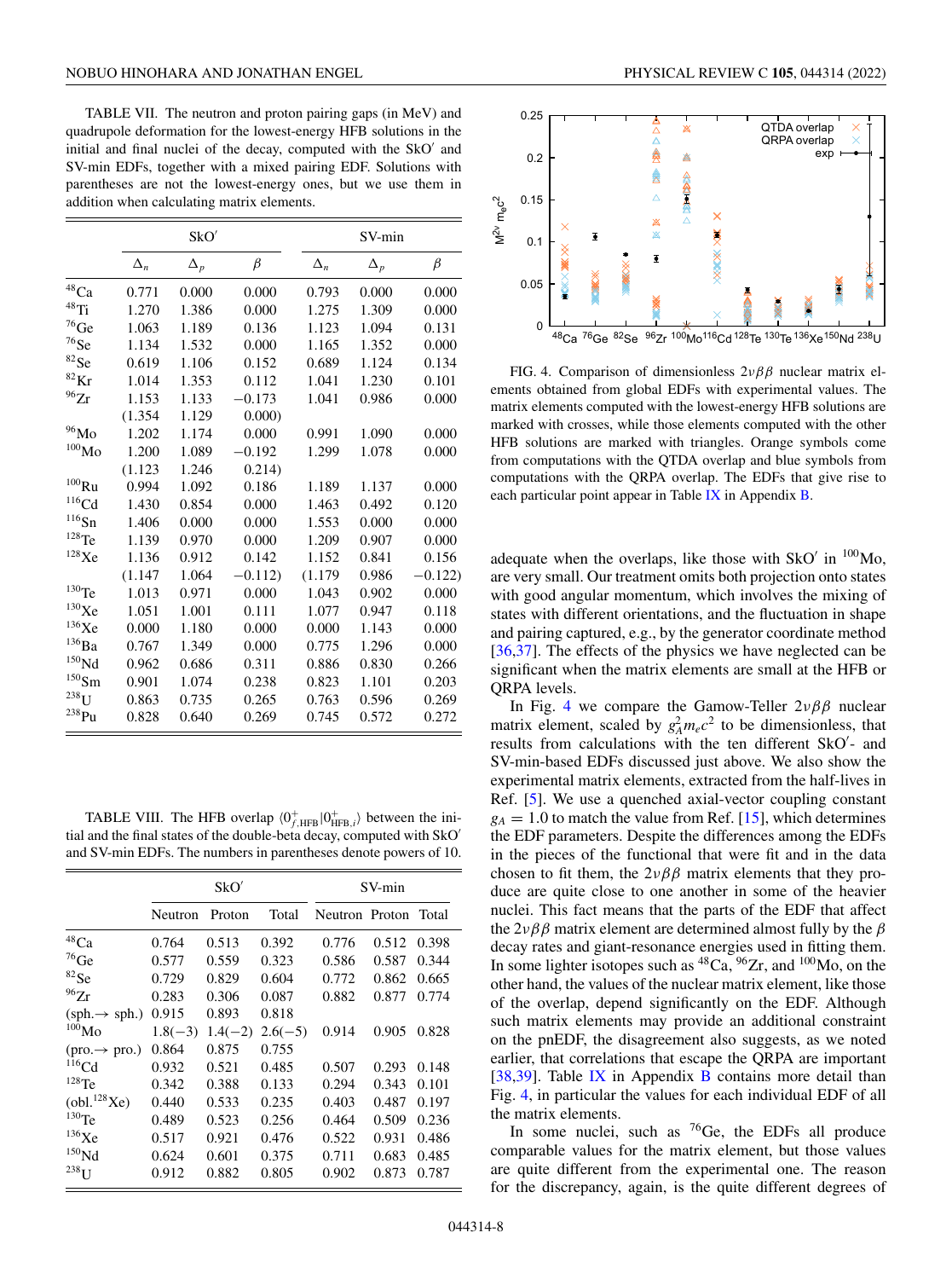<span id="page-8-0"></span>

FIG. 5. Dimensionless  $2\nu\beta\beta$  nuclear matrix elements calculated with the global EDFs. The matrix elements from parameter set 4 are excluded.

deformation in the initial and final nuclei, a difference that in reality is probably made less significant by shape fluctuations. In other nuclei,  $96Zr$ ,  $100Mo$ , and  $128Te$  (and especially the first two), the values span a wide range. The reason is that two local minima appear in the initial isotopes, and the value of the  $2\nu\beta\beta$  matrix element depends strongly on which minimum is used. In these two cases, the HFB overlaps associated with the lowest minima for  $SkO'$  are very small  $(0.087)$  and  $2.6 \times 10^{-5}$  in <sup>96</sup>Zr and <sup>100</sup>Mo), and the  $2\nu\beta\beta$  matrix elements from the lowest minimum are consequently smaller than the experimental values, while the matrix elements associated with the other HFB solutions are larger than or comparable to the experimental values. Correlations that admix states near those other minima, if they were taken into account, would probably increase the  $2\nu\beta\beta$  matrix elements produced by the lowest minima. Such admixtures are beyond what the QRPA includes, however, and seeing their effects would require an approximation such as the generator-coordinate method.

Figure [4](#page-7-0) also shows that overlaps computed with the QTDA prescription result in larger matrix elements than those computed with the QRPA prescription.

### **B. Predictions**

Using the same global EDFs as in the previous section, we compute the  $2\nu\beta\beta$  matrix elements for all the nuclei in which that decay might conceivably be observed:  $^{46}Ca$ ,  $^{70}Zn$ ,  $^{80}Se$ ,  ${}^{86}\text{Kr}, {}^{94}\text{Zr}, {}^{98}\text{Mo}, {}^{104}\text{Ru}, {}^{110}\text{Pd}, {}^{114}\text{Cd}, {}^{122}\text{Sn}, {}^{124}\text{Sn}, {}^{134}\text{Xe},$  $^{142}$ Ce,  $^{146}$ Nd,  $^{148}$ Nd,  $^{154}$ Sm,  $^{160}$ Gd,  $^{170}$ Er,  $^{176}$ Yb,  $^{186}$ W,  $^{192}$ Os, <sup>198</sup>Pt, <sup>204</sup>Hg, <sup>226</sup>Ra, <sup>232</sup>Th, <sup>244</sup>Pu, and <sup>248</sup>Cm. Figure 5 summarizes the results, while Table  $X$  in Appendix  $B$  indicates the individual EDFs responsible for each symbol in the figure. We emphasize that we are able to make these predictions only because we use EDFs that are fit globally and without considering  $2\nu\beta\beta$  half-lives. In typical QRPA calculations, by contrast, the strength of isoscalar pairing is adjusted in each nucleus individually to reproduce the  $2\nu\beta\beta$  half-life.

As we mentioned in the previous section, the QRPA nuclear matrix elements may not be reliable if the deformations of the initial and final states of the decay are different. The deformation parameters differ by more than 0.1 for the following decays:  ${}^{70}Zn \rightarrow {}^{70}Ge$ ,  ${}^{80}Se \rightarrow {}^{80}Kr$ , <sup>134</sup>Xe → <sup>134</sup>Ba, and <sup>146</sup>Nd → <sup>146</sup>Sm with SkO', and <sup>80</sup>Se →  $^{80}$ Kr, <sup>114</sup>Cd → <sup>114</sup>Sn, <sup>122</sup>Sn → <sup>122</sup>Te, <sup>134</sup>Xe → <sup>134</sup>Ba, and  $146$ Nd  $\rightarrow$   $146$ Sm with SV-min. We also saw earlier that the QRPA can go awry if shape mixing is important. A full treatment of shape mixing requires something like the generator coordinate method [\[40,41\]](#page-13-0), but we can get a good idea of when it will be significant by examining potential energy curves. These turn out to be broad near the minimum for the nuclei  $^{46}$ Ti,  $^{70}$ Ge,  $^{94}$ Zr (only SkO'),  $^{98}$ Mo,  $^{104}$ Ru, <sup>110</sup>Pd, <sup>114</sup>Cd, <sup>122</sup>Te, <sup>124</sup>Te, <sup>134</sup>Ba, <sup>142</sup>Ce, <sup>198</sup>Pt, and <sup>198</sup>Hg. Unfortunately, the generator coordinate method, while it has been applied to  $0\nu\beta\beta$  decay [\[37,38,42–52\]](#page-13-0), is difficult to apply to  $2\nu\beta\beta$  decay because the closure approximation is poor there and a complete set of intermediate states is required.

With the parameter set 4, the pnFAM converges more slowly than with the other parameter sets, and the resulting matrix elements are often quite different from those produced by the other sets. Thus we exclude set 4 from the distribution of the nuclear matrix elements shown in Fig. 5. We see better agreement among the other EDFs in heavier isotopes as a general rule, and the QTDA prescription for the overlap again leads to larger numbers than does QRPA prescription.

### **VI. CONCLUSIONS**

We have presented a computationally efficient framework for calculating the matrix elements for two-neutrino doublebeta decay within nuclear density functional theory. We employ the finite amplitude method to compute the QRPA approximation to the matrix elements. Our approach allows large single-particle model spaces and the use of a single nuclear EDF for all nuclei. It also eliminates the need to truncate two-quasiparticle spaces.

We first used harmonic-oscillator-based HFB and FAM codes together with familiar EDFs to compute the  $2\nu\beta\beta$  matrix elements in a few important nuclei, comparing the results with those obtained previously by diagonalizing the QRPA matrix. Using EDFs that had been fit globally to single- $\beta$ decay rates and giant-resonance energies, we then computed the  $2\nu\beta\beta$  matrix elements in all nuclei in which double-beta decay has or could be observed. Agreement with the matrix elements extracted from already measured half-lives is good in general, and we offered predictions for those nuclei that have unmeasured half-lives.

Although we focus on  $2\nu\beta\beta$  decay in this paper, we can also compute double-electron capture matrix elements in the same way. The most interesting extension of our work is to neutrinoless double-beta decay. The presence of a neutrino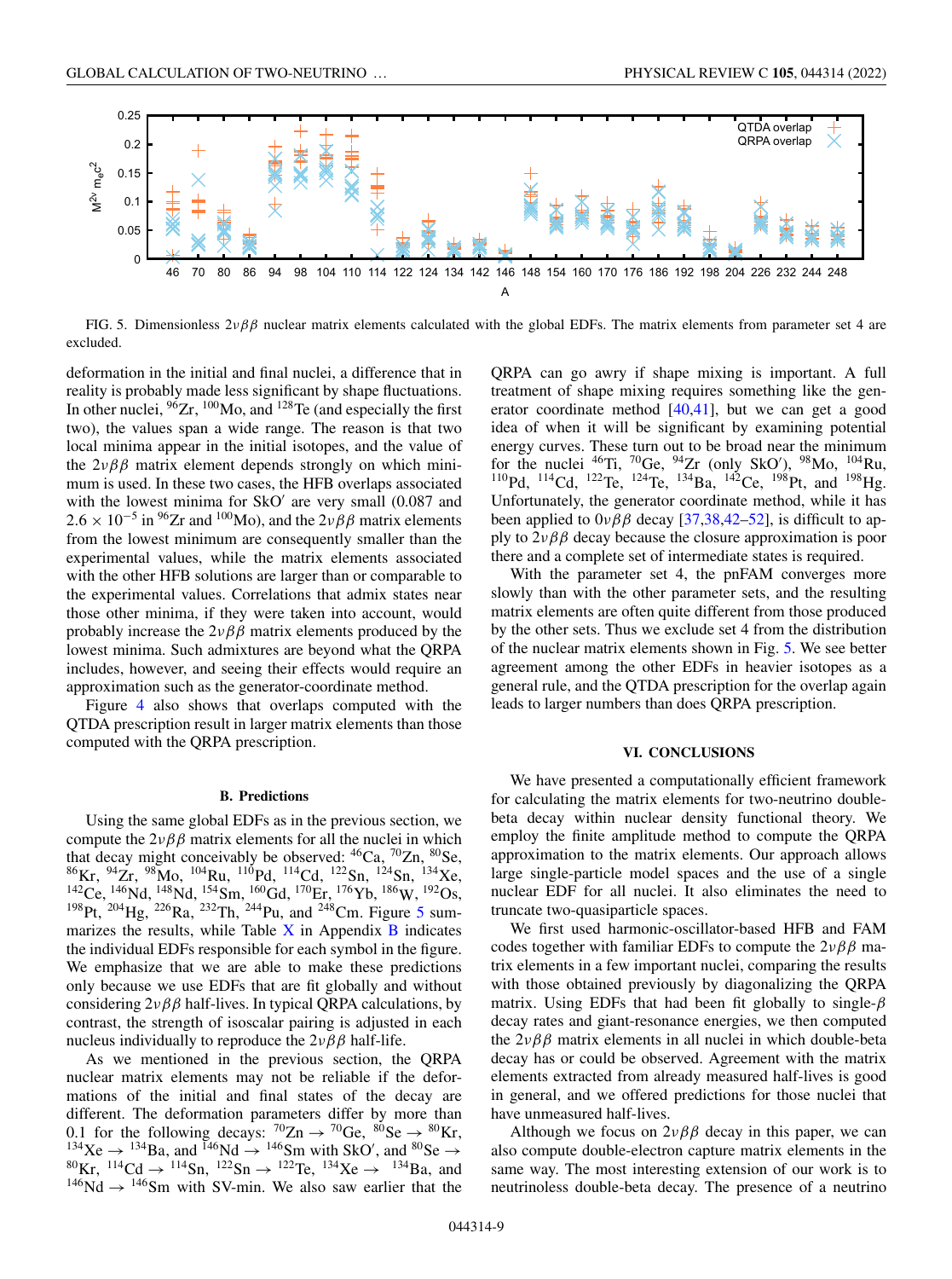<span id="page-9-0"></span>propagator in that matrix element, however, will make that process more challenging to treat than  $2\nu\beta\beta$  decay.

### **ACKNOWLEDGMENTS**

We are grateful to Mika T. Mustonen for the valuable discussions. This work is supported by JSPS KAKENHI Grants No. 17H05194, No. 19KK0343, No. 20H05242, and No. 20K03964, and by the U.S. Department of Energy, Office of Science, Office of Nuclear Physics, under Grant No. DE-FG02-97ER41019. This research was conducted in part during the INT program INT-17-2a "Neutrinoless Double-Beta Decay," at the Institute for Nuclear Theory, University of Washington. Numerical calculations were performed at the Oakforst-PACS Systems through the Multidisciplinary Cooperative Research Program of the Center for Computational Sciences, University of Tsukuba.

### **APPENDIX A: OVERLAP**

# **1. QRPA overlap**

We follow the discussion in Ref. [\[25\]](#page-13-0) to evaluate the overlap  $\langle \lambda_f, K | \lambda_i, K \rangle$  of two intermediate states. The QRPA phonon operators that excite the initial HFB state are related to the those that excite the final state by

$$
\hat{\mathcal{Q}}_K^{\lambda_i \dagger} = \sum_{\lambda_f} \left( a_{\lambda_i \lambda_f} \hat{\mathcal{Q}}_K^{\lambda_f \dagger} + b_{\lambda_i \lambda_f} \hat{\mathcal{Q}}_K^{\lambda_f} \right), \tag{A1}
$$

where  $\hat{Q}_K^{\lambda} = \hat{Q}_{-K}^{\lambda}$ . This relation is based on the fact that both operators span the complete set of two-quasiparticle states with angular momentum projection *K*. The overlap of the intermediate state can be written in terms of the phonon operators as

$$
\langle \lambda_f, K | \lambda_i, K \rangle = \langle 0_f^+_{f, \text{QRPA}} | \hat{\mathcal{Q}}_K^{\lambda_f} \hat{\mathcal{Q}}_K^{\lambda_i \dagger} | 0_{i, \text{QRPA}}^+ \rangle
$$
  
\n
$$
= \sum_{\lambda_f'} \left( \langle 0_f^+_{f, \text{QRPA}} | \hat{\mathcal{Q}}_K^{\lambda_f} \hat{\mathcal{Q}}_K^{\lambda_f \dagger} | 0_{i, \text{QRPA}}^+ \rangle a_{\lambda_i \lambda_f'} \right.
$$
  
\n
$$
+ \langle 0_f^+_{f, \text{QRPA}} | \hat{\mathcal{Q}}_K^{\lambda_f} \hat{\mathcal{Q}}_{-K}^{\lambda_f} | 0_{i, \text{QRPA}}^+ \rangle b_{\lambda_i \lambda_f'} \right)
$$
  
\n
$$
\approx a_{\lambda_i \lambda_f} \langle 0_f^+_{, \text{HFB}} | 0_{i, \text{HFB}}^+ \rangle, \tag{A2}
$$

where we neglect the term proportional to  $b_{\lambda_i \lambda'_j}$ , because it involves a two-phonon state, and approximate the overlap between the two QRPA correlated ground states.

We have two sets of the quasiparticles, one defined for the initial HFB state and the other for the final state:

$$
\hat{a}_{\mu}^{(i)}|0^{+}_{i, \text{HFB}}\rangle = 0, \quad \hat{a}_{\mu}^{(f)}|0^{+}_{f, \text{HFB}}\rangle = 0, \quad (A3)
$$

with  $\mu$  a proton or neutron single-particle state with positive angular momentum  $j_z$  along the symmetry axis. We write the transformation between the two sets of the quasiparticles in the form

$$
\hat{a}_{\mu}^{(i)\dagger} = \sum_{\nu \in \tau} (\mathcal{R}_{\mu\nu} \hat{a}_{\nu}^{(f)\dagger} + \mathcal{S}_{\mu\nu} \hat{a}_{\bar{\nu}}^{(f)}), \tag{A4}
$$

$$
\hat{a}_{\bar{\mu}}^{(i)\dagger} = \sum_{\nu \in \tau} (\mathcal{R}_{\bar{\mu}\bar{\nu}} \hat{a}_{\bar{\nu}}^{(f)\dagger} + \mathcal{S}_{\bar{\mu}\nu} \hat{a}_{\nu}^{(f)}), \tag{A5}
$$

where  $\sum'$  means that the summation is only over states with  $j_z > 0$ , and the notation  $v \in \tau$  means that index v corresponds to the same kind of particle (proton or neutron) as does the index  $\mu$  on the left side of the equation.

The relation

$$
\mathcal{R}^T \mathcal{R}^* + \mathcal{S}^\dagger \mathcal{S} = I,\tag{A6}
$$

$$
\mathcal{R}^T \mathcal{S}^* + \mathcal{S}^\dagger \mathcal{R} = 0,\tag{A7}
$$

follows from the unitarity of the transformation.

This transformation is defined in the full quasiparticle model space; any quasiparticle cutoff thus breaks unitarity. Because the matrix composed of  $R$  and  $S$  is also unitary, the inverse transformation is given by

$$
\hat{a}_{\mu}^{(f)\dagger} = \sum_{\nu \in \tau}^{\prime} \left( \mathcal{S}_{\bar{\nu}\mu} \hat{a}_{\bar{\nu}}^{(i)} + \mathcal{R}_{\nu\mu}^{*} \hat{a}_{\nu}^{(i)\dagger} \right), \tag{A8}
$$

$$
\hat{a}_{\bar{\mu}}^{(f)\dagger} = \sum_{\nu \in \tau} \left( \mathcal{S}_{\nu\bar{\mu}} \hat{a}_{\nu}^{(i)} + \mathcal{R}_{\bar{\nu}\bar{\mu}}^* \hat{a}_{\bar{\nu}}^{(i)\dagger} \right). \tag{A9}
$$

Using the Bogoliubov transformation,

$$
\hat{a}_{\mu}^{(i/f)\dagger} = \sum_{k \in \tau} V_{\bar{k}\mu}^{(i/f)} \hat{c}_{\bar{k}} + U_{k\mu}^{(i/f)} \hat{c}_{\bar{k}}^{\dagger}, \tag{A10}
$$

$$
\hat{a}_{\bar{\mu}}^{(i/f)\dagger} = \sum_{k \in \tau}^{\prime} V_{k\bar{\mu}}^{(i/f)} \hat{c}_k + U_{\bar{k}\bar{\mu}}^{(i/f)} \hat{c}_{\bar{k}}^{\dagger}, \tag{A11}
$$

we can write the matrix elements of  $R$  and  $S$  in the form

$$
\mathcal{R}_{\mu\nu} = \sum_{k \in \tau}^{\prime} V_{\bar{k}\mu}^{(i)} V_{\bar{k}\nu}^{(f)*} + U_{k\mu}^{(i)} U_{k\nu}^{(f)*}, \tag{A12}
$$

$$
\mathcal{R}_{\bar{\mu}\bar{\nu}} = \sum_{k \in \tau}^{\prime} V_{k\bar{\mu}}^{(i)} V_{k\bar{\nu}}^{(f)*} + U_{\bar{k}\bar{\mu}}^{(i)} U_{\bar{k}\bar{\nu}}^{(f)*}, \tag{A13}
$$

$$
S_{\mu\bar{\nu}} = \sum_{k \in \tau}^{\prime} V_{\bar{k}\mu}^{(i)} U_{\bar{k}\bar{\nu}}^{(f)} + U_{k\mu}^{(i)} V_{k\bar{\nu}}^{(f)}, \tag{A14}
$$

$$
S_{\bar{\mu}\nu} = \sum_{k \in \tau}^{\prime} V_{k\bar{\mu}}^{(i)} U_{k\nu}^{(f)} + U_{\bar{k}\bar{\mu}}^{(i)} V_{\bar{k}\nu}^{(f)}.
$$
 (A15)

Defining the proton-neutron two-quasiparticle creation and annihilation operators

$$
A^{(i)\dagger}(pn, K) \equiv \hat{a}_p^{(i)\dagger} \hat{a}_n^{(i)\dagger}, \quad A^{(i)\dagger}(\bar{p}\bar{n}, K) \equiv \hat{a}_p^{(i)\dagger} \hat{a}_n^{(i)\dagger}, \quad (A16)
$$

we can relate the two-quasiparticle operators defined with respect to the initial and final HFB states in the following way:

$$
A^{(i)\dagger}(pn, K) = \sum_{p'n'} \left[ \mathcal{R}_{pp'} \mathcal{R}_{nn'} A^{(f)\dagger}(p'n', K) -\mathcal{S}_{pp} \mathcal{S}_{nn'} A^{(f)}(\vec{p'n}', K) \right] + (\hat{a}^{\dagger} \hat{a} - \text{terms}),
$$
\n(A17)  
\n
$$
A^{(i)}(\bar{p}\bar{n}, K) = \sum_{p'n'} \left[ \mathcal{R}_{\bar{p}\bar{p}'}^* \mathcal{R}_{\bar{n}\bar{n}'}^* A^{(f)}(\vec{p'}\bar{n}', K) -\mathcal{S}_{\bar{p}p'}^* \mathcal{S}_{\bar{n}n'}^* A^{(f)\dagger}(p'n', K) \right] + (\hat{a}^{\dagger} \hat{a} - \text{terms}).
$$
\n(A18)

The QRPA phonon operator is a combination of twoquasiparticle creation and annihilation operators:

$$
\hat{\mathcal{Q}}_{K}^{\lambda_{i}\dagger} = \sum_{pn} \left[ X_{pn,K}^{\lambda_{i}} A^{(i)\dagger}(pn, K) - Y_{pn,K}^{\lambda_{i}} A^{(i)}(\bar{p}\bar{n}, K) \right], \text{ (A19)}
$$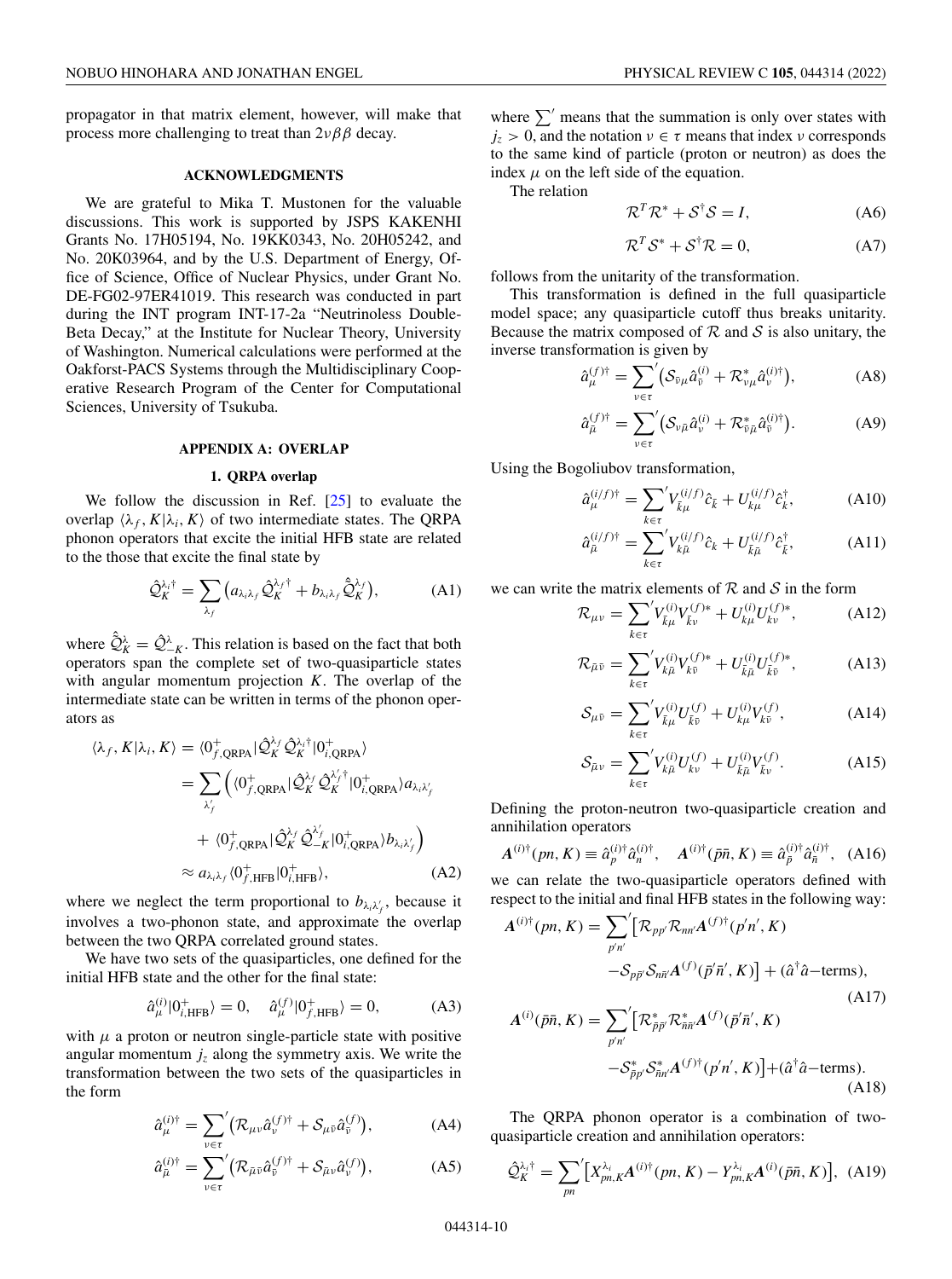<span id="page-10-0"></span>TABLE IX. Dimensionless Gamow-Teller  $2\nu\beta\beta$  nuclear matrix element  $m_ec^2M_{GT}^{2\nu}$  computed with the SkO'- and SV-min-based EDFs, with globally fitted proton-neutron parts [\[15\]](#page-12-0). The value of the matrix element is compared with experimental values extracted from Ref. [\[5\]](#page-12-0). The overlap of the intermediate states is evaluated both with QTDA ( $α = 0$ , Ref. [\[8\]](#page-12-0)) and QRPA ( $α = 1$ , Ref. [\[25\]](#page-13-0)) prescriptions. The numbers in parentheses denote powers of 10.

|                          | $\alpha$       | 1A         | 1B         | 1 <sup>C</sup> | 1D         | 1E                  | $\overline{c}$ | 3A         | 3B                 | 4                                | 5          | Exp.                   |
|--------------------------|----------------|------------|------------|----------------|------------|---------------------|----------------|------------|--------------------|----------------------------------|------------|------------------------|
| $^{48}\mathrm{Ca}$       | $\Omega$       | 0.0759     | 0.0734     | 0.0763         | 0.0722     | 0.0934              | 0.0698         | 0.0729     | 0.0879             | 0.0706                           | 0.118      | $0.035 \pm 0.003$      |
|                          |                | 0.0399     | 0.0386     | 0.0401         | 0.0382     | 0.0489              | 0.0372         | 0.0386     | 0.0463             | 0.0385                           | 0.0588     |                        |
| $^{76}$ Ge               | $\overline{0}$ | 0.0496     | 0.0477     | 0.0496         | 0.0441     | 0.062               | 0.0469         | 0.0462     | 0.0588             | 0.0502                           | 0.0426     | $0.106 \pm 0.004$      |
|                          |                | 0.0343     | 0.033      | 0.0344         | 0.0304     | 0.0431              | 0.0331         | 0.0319     | 0.0409             | 0.0355                           | 0.0293     |                        |
| ${}^{82}Se$              | $\Omega$       | 0.0572     | 0.0547     | 0.0572         | 0.05       | 0.0736              | 0.0543         | 0.0528     | 0.0693             | 0.0567                           | 0.061      | $0.085 \pm 0.001$      |
|                          |                | 0.0464     | 0.0444     | 0.0464         | 0.0404     | 0.0599              | 0.0463         | 0.0428     | 0.0564             | 0.0474                           | 0.0485     |                        |
| $^{96}\mathrm{Zr}$       | $\Omega$       | 0.0265     | 0.0257     | 0.0267         | 0.026      | 0.0321              | 0.123          | 0.0267     | 0.032              | 0.0296                           | 0.0228     | $0.080 \pm 0.004$      |
|                          | 1              | 0.0133     | 0.0129     | 0.0134         | 0.013      | 0.0164              | 0.108          | 0.0134     | 0.0164             | 0.015                            | 0.0113     |                        |
| $(^{96}Zr$ sph.)         | $\Omega$       | 0.202      | 0.197      | 0.204          | 0.202      | 0.243               | 0.123          | 0.207      | 0.244              | 0.232                            | 0.173      |                        |
|                          |                | 0.18       | 0.175      | 0.181          | 0.178      | 0.219               | 0.108          | 0.183      | 0.22               | 0.206                            | 0.152      |                        |
| $^{100}\rm{Mo}$          | $\Omega$       | $1.71(-5)$ | $1.67(-5)$ | $1.72(-5)$     | $1.69(-5)$ | $2.02(-5)$          | 0.234          | $1.73(-5)$ | $2.01(-5)$ 1.7(-5) |                                  | $1.53(-5)$ | $0.151 \pm 0.005$      |
|                          | 1              | $2.67(-6)$ | $2.58(-6)$ | $2.68(-6)$     |            | $2.57(-6)$ 3.25(-6) | 0.2            | $2.67(-6)$ |                    | $3.24(-6)$ $3.16(-6)$ $2.32(-6)$ |            |                        |
| $(^{100}\text{Mo}$ pro.) | $\overline{0}$ | 0.166      | 0.161      | 0.167          | 0.162      | 0.201               | 0.234          | 0.166      | 0.199              | 0.179                            | 0.147      |                        |
|                          |                | 0.142      | 0.138      | 0.143          | 0.137      | 0.175               | 0.2            | 0.142      | 0.173              | 0.16                             | 0.125      |                        |
| $116$ Cd                 | $\Omega$       | 0.11       | 0.107      | 0.111          | 0.108      | 0.131               | 0.0606         | 0.11       | 0.13               | 0.082                            | 0.0997     | $0.108 \pm 0.003$      |
|                          |                | 0.0728     | 0.0708     | 0.0732         | 0.0707     | 0.0865              | 0.0132         | 0.0725     | 0.086              | 0.0541                           | 0.0655     |                        |
| $128$ Te                 | $\overline{0}$ | 0.0161     | 0.0153     | 0.0161         | 0.0137     | 0.0215              | 0.0124         | 0.0149     | 0.0207             | 0.00873                          | 0.0131     | $0.043 \pm 0.003$      |
|                          |                | 0.00993    | 0.00944    | 0.00994        | 0.00848    | 0.0134              | 0.00695        | 0.00923    | 0.0129             | 0.00626                          | 0.00808    |                        |
| $(^{128}Xe$ obl.)        | $\Omega$       | 0.0306     | 0.0291     | 0.0306         | 0.0263     | 0.0407              | 0.0263         | 0.0285     | 0.0393             | 0.0155                           | 0.0251     |                        |
|                          |                | 0.0195     | 0.0185     | 0.0195         | 0.0165     | 0.0264              | 0.0154         | 0.018      | 0.0253             | 0.0106                           | 0.0159     |                        |
| $^{130}\mathrm{Te}$      | $\Omega$       | 0.0227     | 0.0215     | 0.0227         | 0.0189     | 0.0308              | 0.0215         | 0.0208     | 0.0295             | 0.0149                           | 0.0185     | $0.0293 \pm 0.0009$    |
|                          |                | 0.0168     | 0.0159     | 0.0168         | 0.0141     | 0.0229              | 0.0151         | 0.0154     | 0.0219             | 0.0118                           | 0.0138     |                        |
| $136$ Xe                 | $\Omega$       | 0.0222     | 0.0208     | 0.0221         | 0.0173     | 0.0318              | 0.0238         | 0.0194     | 0.0296             | 0.0184                           | 0.0232     | $0.0181 \pm 0.0006$    |
|                          |                | 0.018      | 0.0169     | 0.018          | 0.0139     | 0.0261              | 0.0201         | 0.0156     | 0.0243             | 0.0136                           | 0.0175     |                        |
| $^{150}\rm{Nd}$          | $\Omega$       | 0.0413     | 0.0395     | 0.0414         | 0.0369     | 0.0541              | 0.0552         | 0.0399     | 0.0536             | 0.0511                           | 0.0341     | $0.044 \pm 0.005$      |
|                          | 1              | 0.0345     | 0.0329     | 0.0346         | 0.0308     | 0.0455              | 0.0463         | 0.0334     | 0.0451             | 0.0425                           | 0.0284     |                        |
| $^{238}\mathrm{U}$       | $\Omega$       | 0.0462     | 0.044      | 0.0462         | 0.039      | 0.0616              | 0.048          | 0.0434     | 0.0609             | 0.0717                           | 0.0374     | $0.13_{-0.07}^{+0.09}$ |
|                          | 1              | 0.0428     | 0.0407     | 0.0428         | 0.0359     | 0.0573              | 0.0431         | 0.04       | 0.0566             | 0.0597                           | 0.0345     |                        |

$$
\hat{\mathcal{Q}}_K^{\lambda_i} = \sum_{pn} \left[ X_{pn,K}^{\lambda_i} A^{(i)}(\bar{p}\bar{n}, K) - Y_{pn,K}^{\lambda_i} A^{(i)\dagger}(pn, K) \right]. \tag{A20}
$$

Inverting this yields the relation

$$
A^{(f)\dagger}(pn, K) = \sum_{\lambda_f} \left[ X_{pn,K}^{\lambda_f *} \hat{Q}_K^{\lambda_f \dagger} + Y_{pn,K}^{\lambda_f *} \hat{Q}_K^{\lambda_f} \right], \quad \text{(A21)}
$$

$$
A^{(f)}(\bar{p}\bar{n}, K) = \sum_{\lambda_f} \left[ X_{pn,K}^{\lambda_f *} \hat{Q}_K^{\lambda_f} + Y_{pn,K}^{\lambda_f *} \hat{Q}_K^{\lambda_f \dagger} \right], \quad \text{(A22)}
$$

which leads to an expression for the *a* matrix in Eq. [\(A2\)](#page-9-0):

$$
a_{\lambda_i \lambda_f} = \sum_{pnp'n'} \left[ X_{p'n',K}^{\lambda_f *} \mathcal{R}_{pp'} \mathcal{R}_{nn'} X_{pn,K}^{\lambda_i} \right.- Y_{p'n',K}^{\lambda_f *} \mathcal{R}_{\bar{p}\bar{p}'}^* \mathcal{R}_{\bar{m}\bar{n}}^* Y_{pn,K}^{\lambda_i} + X_{p'n',K}^{\lambda_f *} \mathcal{S}_{\bar{p}p'}^* \mathcal{S}_{\bar{n}n'}^* Y_{pn,K}^{\lambda_i} - Y_{p'n',K}^{\lambda_f *} \mathcal{S}_{p\bar{p}'} \mathcal{S}_{n\bar{n}'} X_{pn,K}^{\lambda_i} \right].
$$
 (A23)

In Ref. [\[25\]](#page-13-0), the contribution from  $S$  in Eq. (A23) is neglected.

The overlap between the HFB states is given by the Onishi formula, e.g., in Eq. (E.49) of Ref. [\[40\]](#page-13-0):

$$
\mathcal{N}^{-1} = \langle 0_{f, \text{HFB}}^{+} | 0_{i, \text{HFB}}^{+} \rangle = \langle 0_{i, \text{HFB}}^{+} | 0_{f, \text{HFB}}^{+} \rangle
$$
  
=  $(\det \mathcal{R}^{T})^{\frac{1}{2}} = [\det(1 + \mathcal{D}^{\dagger} \mathcal{D})]^{-\frac{1}{4}},$  (A24)

where  $D$  is a skew-symmetric matrix that determines the relation between the initial and final HFB states through

$$
|0^{+}_{i,\text{HFB}}\rangle = \mathcal{N}^{-1} \exp\left(\sum_{\tau} \sum_{\mu\nu \in \tau} \mathcal{D}_{\mu\nu} \hat{a}_{\mu}^{(f)\dagger} \hat{a}_{\nu}^{(f)\dagger}\right) |0^{+}_{f,\text{HFB}}\rangle, \tag{A25}
$$

and satisfies the relation

$$
\mathcal{D} = \mathcal{S}^{\dagger}(\mathcal{R}^{\dagger})^{-1} = -(\mathcal{R}^{-1}\mathcal{S})^* = -\mathcal{D}^T.
$$
 (A26)

Thus we end up with

 $\langle$ 

$$
\lambda_f, K | \lambda_i, K \rangle = (\det \mathcal{R})^{\frac{1}{2}} \sum_{pnp'n'} \mathcal{R}_{pp'} \mathcal{R}_{nn'}
$$

$$
\times \left( X_{p'n',K}^{\lambda_f *} X_{pn,K}^{\lambda_i} - Y_{p'n',K}^{\lambda_f *} Y_{pn,K}^{\lambda_i} \right). \tag{A27}
$$

# **2. QTDA overlap**

Reference [\[8\]](#page-12-0) uses the QTDA to evaluate the overlap among intermediate states, which are given by

$$
|\lambda_{i/f}, K\rangle = \sum_{pn} X_{\mu\nu,K}^{\lambda_{i/f}} \hat{a}_p^{(i/f)\dagger} \hat{a}_n^{(i/f)\dagger} |0^+_{i/f,\text{HFB}}\rangle. \tag{A28}
$$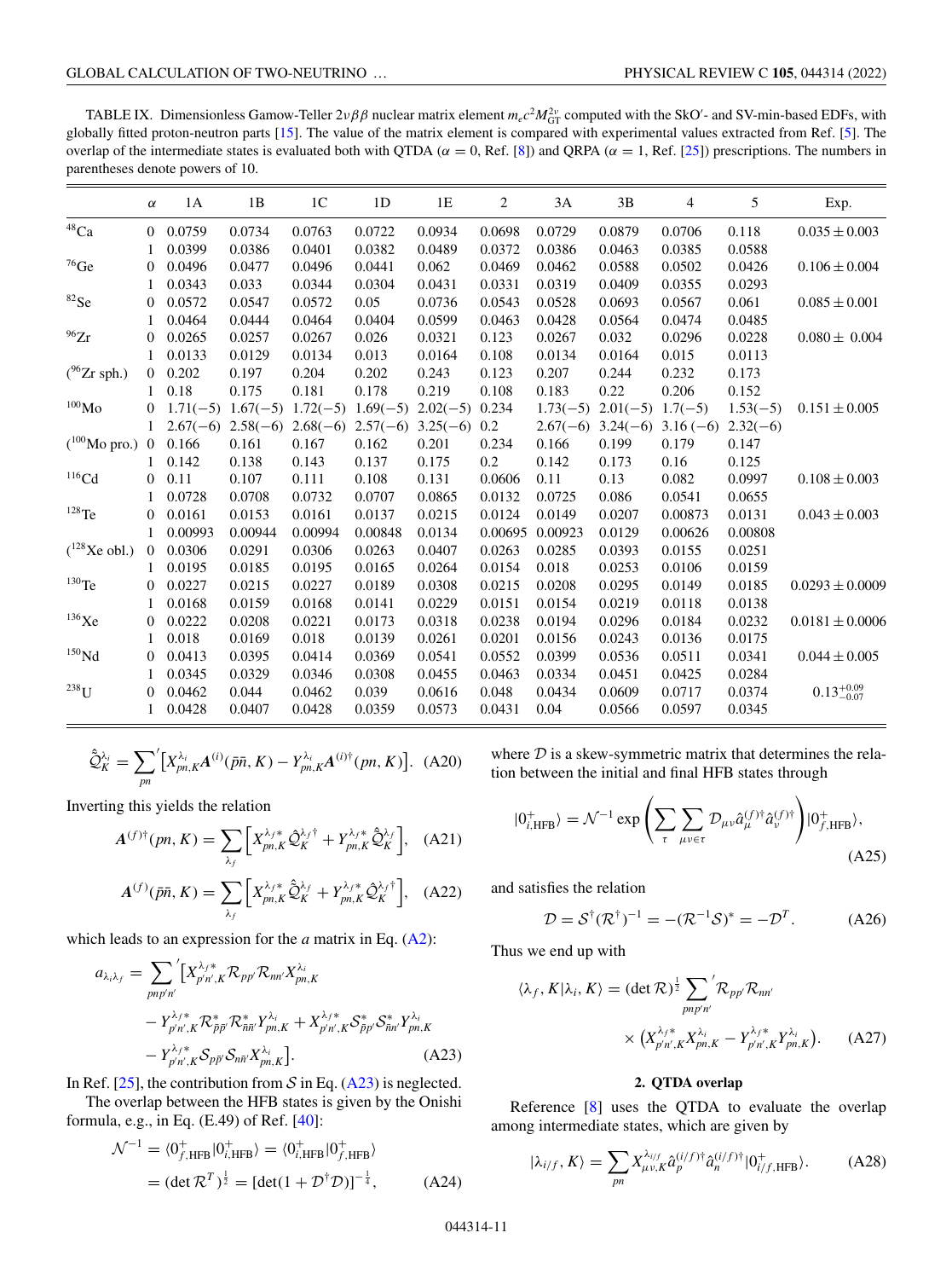<span id="page-11-0"></span>TABLE X. Dimensionless Gamow-Teller  $2\nu\beta\beta$  nuclear matrix element  $m_ec^2M_{GT}^{2\nu}$  for nuclei whose half-lives have not been measured yet. The column and row labels are the same as in Table [IX.](#page-10-0)

| $^{46}\mathrm{Ca}$<br>0.0868<br>0.0849<br>0.1<br>0.097<br>0<br>0.0874<br>0.0874<br>0.00611<br>0.0867<br>0.0831<br>0.117<br>0.0529<br>0.0518<br>0.0534<br>0.0532<br>0.0616<br>0.00332<br>0.0529<br>0.0595<br>0.0534<br>0.07<br>1<br>$\mathrm{^{70}Zn}$<br>0.0807<br>$\boldsymbol{0}$<br>0.0848<br>0.0823<br>0.0854<br>0.0823<br>0.102<br>0.189<br>0.0831<br>0.0992<br>0.0982<br>0.0254<br>0.0265<br>0.0326<br>0.138<br>0.0252<br>0.0312<br>0.0263<br>0.0248<br>0.0306<br>1<br>${}^{80}Se$<br>0.0646<br>0.0343<br>0<br>0.0673<br>0.0674<br>0.0599<br>0.0849<br>0.0626<br>0.0802<br>0.0657<br>0.0505<br>0.0485<br>0.0228<br>0.0505<br>0.0446<br>0.0638<br>0.0468<br>0.0603<br>0.0507<br>1<br>${}^{86}\mathrm{Kr}$<br>0.0293<br>0.0267<br>0.0379<br>0<br>0.0308<br>0.0308<br>0.0256<br>0.0411<br>0.0274<br>0.0276<br>0.0228<br>0.0217<br>0.0227<br>0.0187<br>0.0303<br>0.0208<br>0.0201<br>0.028<br>0.0206<br>1<br>$\boldsymbol{0}$<br>0.166<br>0.162<br>0.168<br>0.169<br>0.195<br>0.0959<br>0.171<br>0.196<br>0.195<br>0.146<br>0.143<br>0.148<br>0.148<br>0.175<br>0.0841<br>0.151<br>0.175<br>0.172<br>0.127<br>0.147<br>1<br>$98$ Mo<br>0.186<br>0.181<br>0.223<br>0.171<br>0.222<br>0.208<br>0.169<br>0<br>0.188<br>0.186<br>0.189<br>$0.18\,$<br>0.149<br>0.144<br>0.15<br>0.146<br>0.181<br>0.148<br>0.149<br>0.168<br>0.133<br>1<br>$^{104}\mathrm{Ru}$<br>0.18<br>0.175<br>0.181<br>0.217<br>0.198<br>0.181<br>0.216<br>0.162<br>0<br>0.177<br>$-0.718$<br>0.155<br>0.15<br>0.156<br>0.15<br>0.189<br>0.16<br>0.155<br>0.188<br>$-0.149$<br>0.137<br>1<br>110Pd<br>$\boldsymbol{0}$<br>$0.18\,$<br>0.215<br>0.179<br>0.173<br>0.175<br>0.187<br>0.18<br>0.214<br>0.279<br>0.16<br>0.127<br>0.123<br>0.128<br>0.123<br>0.154<br>0.111<br>0.127<br>0.153<br>0.134<br>0.113<br>$\mathbf{1}$<br>$114$ Cd<br>0.126<br>0.123<br>0.127<br>0.126<br>0.149<br>0.148<br>0.102<br>0.115<br>0<br>0.0506<br>0.128<br>0.0771<br>0.0751<br>0.0776<br>0.0762<br>0.0911<br>0.0775<br>0.0908<br>0.0623<br>0.00702<br>1<br>$^{122}\mathrm{Sn}$<br>$\boldsymbol{0}$<br>0.0279<br>0.0265<br>0.028<br>0.0239<br>0.0377<br>0.0193<br>0.026<br>0.0364<br>0.0645<br>0.0172<br>0.0171<br>0.0162<br>0.0145<br>0.0234<br>0.00955<br>0.0159<br>0.0225<br>0.0285<br>1<br>$124$ Sn<br>$\boldsymbol{0}$<br>0.0462<br>0.0489<br>0.0676<br>0.065<br>0.0488<br>0.041<br>0.0263<br>0.0451<br>0.055<br>0.0382<br>0.0361<br>0.0382<br>0.0319<br>0.053<br>0.0157<br>0.0351<br>0.0508<br>0.0386<br>1<br>$^{134}\mathrm{Xe}$<br>0.0203<br>0.0192<br>0.0202<br>0.017<br>0.0274<br>0.0218<br>0<br>0.0185<br>0.0261<br>0.0142<br>0.015<br>0.0142<br>0.015<br>0.0204<br>0.016<br>0.0195<br>0.0126<br>0.0138<br>0.0114<br>1<br>$142$ Ce<br>0.0289<br>0.0281<br>0.029<br>0.0339<br>0.0343<br>0.025<br>$\boldsymbol{0}$<br>0.0277<br>0.0168<br>0.0291<br>0.0322<br>0.0225<br>0.0224<br>0.0218<br>0.0215<br>0.0264<br>0.013<br>0.0226<br>0.0266<br>0.026<br>1<br>$146$ Nd<br>$\boldsymbol{0}$<br>0.0113<br>0.0117<br>0.0117<br>0.0109<br>0.0145<br>0.0135<br>0.0116<br>0.0145<br>0.0145<br>0.00491<br>$\mathbf{1}$<br>0.00512<br>0.00514<br>0.0047<br>0.00655<br>0.00832<br>0.00505<br>0.00654<br>0.00663<br>$\rm ^{148}Nd$<br>0.112<br>0.109<br>0.149<br>0.109<br>0<br>0.116<br>0.117<br>0.116<br>0.149<br>0.137<br>0.0898<br>0.0942<br>0.0869<br>0.121<br>0.0826<br>0.121<br>0.112<br>0.0937<br>0.0928<br>1<br>$^{154}\mathrm{Sm}$<br>$\boldsymbol{0}$<br>0.0725<br>0.0694<br>0.0728<br>0.0652<br>0.0944<br>0.0639<br>0.0701<br>0.0933<br>0.0958<br>0.0658<br>0.0629<br>0.066<br>0.0589<br>0.0862<br>0.0571<br>0.0635<br>0.0852<br>0.083<br>1<br>$\rm ^{160}Gd$<br>$\boldsymbol{0}$<br>0.081<br>0.085<br>0.0807<br>0.109<br>0.097<br>0.0847<br>0.0759<br>0.11<br>0.0819<br>0.0732<br>0.1<br>0.0724<br>0.0994<br>0.0914<br>$\mathbf{1}$<br>0.0766<br>0.0768<br>0.0682<br>0.0737<br>$^{170}\mathrm{Er}$<br>0.0722<br>0.0974<br>0.0844<br>0<br>0.0753<br>0.0756<br>0.0677<br>0.0729<br>0.0965<br>$-0.0389$<br>0.0622<br>0.0612<br>0.0837<br>0.025<br>0.0651<br>0.0652<br>0.0578<br>0.0847<br>0.0626<br>1<br>$176$ Yb<br>$\boldsymbol{0}$<br>0.0627<br>0.0659<br>0.087<br>0.0391<br>0.0635<br>$-0.0577$<br>0.0657<br>0.0585<br>0.0862<br>0.0557<br>0.0531<br>0.0558<br>0.0493<br>0.074<br>0.026<br>0.0536<br>0.0733<br>0.0181<br>1<br>$186$ W<br>$\boldsymbol{0}$<br>0.0853<br>0.0966<br>0.0923<br>0.0969<br>0.127<br>0.0637<br>0.0923<br>0.125<br>$-0.07$<br>0.0894<br>$\mathbf{1}$<br>0.0892<br>0.0851<br>0.0781<br>0.118<br>0.0512<br>0.0848<br>0.116<br>0.00665<br>$192$ Os<br>0.0672<br>0.0642<br>0.0673<br>0.0927<br>$\boldsymbol{0}$<br>0.0579<br>0.0881<br>0.0631<br>0.0863<br>$-0.0446$<br>0.083<br>0.0797<br>0.0618<br>0.0589<br>0.0618<br>0.0529<br>0.0814<br>0.0578<br>$-0.0295$<br>$\mathbf{1}$<br>$^{198}\mathrm{Pt}$<br>$\boldsymbol{0}$<br>0.0272<br>0.0262<br>0.0272<br>0.0238<br>0.0341<br>0.0478<br>0.0255<br>0.0333<br>0.396<br>0.0167<br>0.016<br>0.0167<br>0.0144<br>0.0209<br>0.0279<br>0.0155<br>0.0204<br>$-0.0265$<br>0.014<br>$\mathbf{1}$<br>$^{204}$ Hg<br>0.0127<br>$\boldsymbol{0}$<br>0.0133<br>0.0132<br>0.0107<br>0.0167<br>0.0195<br>0.0117<br>0.016<br>$-0.023$<br>0.0108<br>0.0104<br>0.0161<br>0.013<br>0.0107<br>0.0087<br>0.0136<br>0.00954<br>0.0178<br>$\mathbf{1}$<br>$^{226}\mathrm{Ra}$<br>0.0739<br>0.0703<br>0.074<br>0.064<br>0.0706<br>0.06<br>$\boldsymbol{0}$<br>0.0987<br>0.0708<br>0.0986<br>0.343<br>0.0646<br>0.068<br>0.068<br>0.0585<br>0.0913<br>0.061<br>0.0649<br>0.091<br>0.172<br>$\mathbf{1}$<br>$^{232}\mathrm{Th}$<br>$\boldsymbol{0}$<br>0.0509<br>0.0485<br>0.0509<br>0.0678<br>0.0531<br>0.0481<br>0.0672<br>0.171<br>0.0434<br>0.0443<br>0.0465<br>0.0465<br>0.0394<br>0.0623<br>0.0433<br>0.0438<br>0.0617<br>0.0894<br>$\mathbf{1}$<br>$^{244}Pu$<br>0.0409<br>0.043<br>0<br>0.0431<br>0.0359<br>0.0576<br>0.0454<br>0.0401<br>0.0568<br>0.0265<br>0.0399<br>0.0379<br>0.0399<br>0.0404<br>0.0384<br>$\mathbf{1}$<br>0.0331<br>0.0536<br>0.037<br>0.0528<br>$\mathrm{^{248}Cm}$<br>$\boldsymbol{0}$<br>0.0415<br>0.0394<br>0.0414<br>0.0552<br>0.0435<br>0.0387<br>0.0545<br>$-0.00664$<br>0.0346<br>$\mathbf{1}$<br>0.0389<br>0.0369<br>0.0388<br>0.0322<br>0.052<br>0.0391<br>0.0361<br>0.0512<br>0.0184 | $\alpha$ | 1A | 1B | 1 <sup>C</sup> | 1 <sub>D</sub> | 1E | 2 | 3A | 3B | 4 | 5       |
|--------------------------------------------------------------------------------------------------------------------------------------------------------------------------------------------------------------------------------------------------------------------------------------------------------------------------------------------------------------------------------------------------------------------------------------------------------------------------------------------------------------------------------------------------------------------------------------------------------------------------------------------------------------------------------------------------------------------------------------------------------------------------------------------------------------------------------------------------------------------------------------------------------------------------------------------------------------------------------------------------------------------------------------------------------------------------------------------------------------------------------------------------------------------------------------------------------------------------------------------------------------------------------------------------------------------------------------------------------------------------------------------------------------------------------------------------------------------------------------------------------------------------------------------------------------------------------------------------------------------------------------------------------------------------------------------------------------------------------------------------------------------------------------------------------------------------------------------------------------------------------------------------------------------------------------------------------------------------------------------------------------------------------------------------------------------------------------------------------------------------------------------------------------------------------------------------------------------------------------------------------------------------------------------------------------------------------------------------------------------------------------------------------------------------------------------------------------------------------------------------------------------------------------------------------------------------------------------------------------------------------------------------------------------------------------------------------------------------------------------------------------------------------------------------------------------------------------------------------------------------------------------------------------------------------------------------------------------------------------------------------------------------------------------------------------------------------------------------------------------------------------------------------------------------------------------------------------------------------------------------------------------------------------------------------------------------------------------------------------------------------------------------------------------------------------------------------------------------------------------------------------------------------------------------------------------------------------------------------------------------------------------------------------------------------------------------------------------------------------------------------------------------------------------------------------------------------------------------------------------------------------------------------------------------------------------------------------------------------------------------------------------------------------------------------------------------------------------------------------------------------------------------------------------------------------------------------------------------------------------------------------------------------------------------------------------------------------------------------------------------------------------------------------------------------------------------------------------------------------------------------------------------------------------------------------------------------------------------------------------------------------------------------------------------------------------------------------------------------------------------------------------------------------------------------------------------------------------------------------------------------------------------------------------------------------------------------------------------------------------------------------------------------------------------------------------------------------------------------------------------------------------------------------------------------------------------------------------------------------------------------------------------------------------------------------------------------------------------------------------------------------------------------------------------------------------------------------------------------------------------------------------------------------------------------------------------------------------------------------------------------------------------------------------------------------------------------------------------------------------------------------------------------------------------------------------------------------------------------------------------------------------------------------------------------------------------------------------------------------------------------------------------------------------------------------------------------------------------------------------------------------------------------------------------------------------------------------------------------------|----------|----|----|----------------|----------------|----|---|----|----|---|---------|
|                                                                                                                                                                                                                                                                                                                                                                                                                                                                                                                                                                                                                                                                                                                                                                                                                                                                                                                                                                                                                                                                                                                                                                                                                                                                                                                                                                                                                                                                                                                                                                                                                                                                                                                                                                                                                                                                                                                                                                                                                                                                                                                                                                                                                                                                                                                                                                                                                                                                                                                                                                                                                                                                                                                                                                                                                                                                                                                                                                                                                                                                                                                                                                                                                                                                                                                                                                                                                                                                                                                                                                                                                                                                                                                                                                                                                                                                                                                                                                                                                                                                                                                                                                                                                                                                                                                                                                                                                                                                                                                                                                                                                                                                                                                                                                                                                                                                                                                                                                                                                                                                                                                                                                                                                                                                                                                                                                                                                                                                                                                                                                                                                                                                                                                                                                                                                                                                                                                                                                                                                                                                                                                                                                                                                                      |          |    |    |                |                |    |   |    |    |   |         |
| $^{94}{\rm Zr}$                                                                                                                                                                                                                                                                                                                                                                                                                                                                                                                                                                                                                                                                                                                                                                                                                                                                                                                                                                                                                                                                                                                                                                                                                                                                                                                                                                                                                                                                                                                                                                                                                                                                                                                                                                                                                                                                                                                                                                                                                                                                                                                                                                                                                                                                                                                                                                                                                                                                                                                                                                                                                                                                                                                                                                                                                                                                                                                                                                                                                                                                                                                                                                                                                                                                                                                                                                                                                                                                                                                                                                                                                                                                                                                                                                                                                                                                                                                                                                                                                                                                                                                                                                                                                                                                                                                                                                                                                                                                                                                                                                                                                                                                                                                                                                                                                                                                                                                                                                                                                                                                                                                                                                                                                                                                                                                                                                                                                                                                                                                                                                                                                                                                                                                                                                                                                                                                                                                                                                                                                                                                                                                                                                                                                      |          |    |    |                |                |    |   |    |    |   |         |
|                                                                                                                                                                                                                                                                                                                                                                                                                                                                                                                                                                                                                                                                                                                                                                                                                                                                                                                                                                                                                                                                                                                                                                                                                                                                                                                                                                                                                                                                                                                                                                                                                                                                                                                                                                                                                                                                                                                                                                                                                                                                                                                                                                                                                                                                                                                                                                                                                                                                                                                                                                                                                                                                                                                                                                                                                                                                                                                                                                                                                                                                                                                                                                                                                                                                                                                                                                                                                                                                                                                                                                                                                                                                                                                                                                                                                                                                                                                                                                                                                                                                                                                                                                                                                                                                                                                                                                                                                                                                                                                                                                                                                                                                                                                                                                                                                                                                                                                                                                                                                                                                                                                                                                                                                                                                                                                                                                                                                                                                                                                                                                                                                                                                                                                                                                                                                                                                                                                                                                                                                                                                                                                                                                                                                                      |          |    |    |                |                |    |   |    |    |   |         |
|                                                                                                                                                                                                                                                                                                                                                                                                                                                                                                                                                                                                                                                                                                                                                                                                                                                                                                                                                                                                                                                                                                                                                                                                                                                                                                                                                                                                                                                                                                                                                                                                                                                                                                                                                                                                                                                                                                                                                                                                                                                                                                                                                                                                                                                                                                                                                                                                                                                                                                                                                                                                                                                                                                                                                                                                                                                                                                                                                                                                                                                                                                                                                                                                                                                                                                                                                                                                                                                                                                                                                                                                                                                                                                                                                                                                                                                                                                                                                                                                                                                                                                                                                                                                                                                                                                                                                                                                                                                                                                                                                                                                                                                                                                                                                                                                                                                                                                                                                                                                                                                                                                                                                                                                                                                                                                                                                                                                                                                                                                                                                                                                                                                                                                                                                                                                                                                                                                                                                                                                                                                                                                                                                                                                                                      |          |    |    |                |                |    |   |    |    |   | 0.0246  |
|                                                                                                                                                                                                                                                                                                                                                                                                                                                                                                                                                                                                                                                                                                                                                                                                                                                                                                                                                                                                                                                                                                                                                                                                                                                                                                                                                                                                                                                                                                                                                                                                                                                                                                                                                                                                                                                                                                                                                                                                                                                                                                                                                                                                                                                                                                                                                                                                                                                                                                                                                                                                                                                                                                                                                                                                                                                                                                                                                                                                                                                                                                                                                                                                                                                                                                                                                                                                                                                                                                                                                                                                                                                                                                                                                                                                                                                                                                                                                                                                                                                                                                                                                                                                                                                                                                                                                                                                                                                                                                                                                                                                                                                                                                                                                                                                                                                                                                                                                                                                                                                                                                                                                                                                                                                                                                                                                                                                                                                                                                                                                                                                                                                                                                                                                                                                                                                                                                                                                                                                                                                                                                                                                                                                                                      |          |    |    |                |                |    |   |    |    |   | 0.0677  |
|                                                                                                                                                                                                                                                                                                                                                                                                                                                                                                                                                                                                                                                                                                                                                                                                                                                                                                                                                                                                                                                                                                                                                                                                                                                                                                                                                                                                                                                                                                                                                                                                                                                                                                                                                                                                                                                                                                                                                                                                                                                                                                                                                                                                                                                                                                                                                                                                                                                                                                                                                                                                                                                                                                                                                                                                                                                                                                                                                                                                                                                                                                                                                                                                                                                                                                                                                                                                                                                                                                                                                                                                                                                                                                                                                                                                                                                                                                                                                                                                                                                                                                                                                                                                                                                                                                                                                                                                                                                                                                                                                                                                                                                                                                                                                                                                                                                                                                                                                                                                                                                                                                                                                                                                                                                                                                                                                                                                                                                                                                                                                                                                                                                                                                                                                                                                                                                                                                                                                                                                                                                                                                                                                                                                                                      |          |    |    |                |                |    |   |    |    |   | 0.0495  |
|                                                                                                                                                                                                                                                                                                                                                                                                                                                                                                                                                                                                                                                                                                                                                                                                                                                                                                                                                                                                                                                                                                                                                                                                                                                                                                                                                                                                                                                                                                                                                                                                                                                                                                                                                                                                                                                                                                                                                                                                                                                                                                                                                                                                                                                                                                                                                                                                                                                                                                                                                                                                                                                                                                                                                                                                                                                                                                                                                                                                                                                                                                                                                                                                                                                                                                                                                                                                                                                                                                                                                                                                                                                                                                                                                                                                                                                                                                                                                                                                                                                                                                                                                                                                                                                                                                                                                                                                                                                                                                                                                                                                                                                                                                                                                                                                                                                                                                                                                                                                                                                                                                                                                                                                                                                                                                                                                                                                                                                                                                                                                                                                                                                                                                                                                                                                                                                                                                                                                                                                                                                                                                                                                                                                                                      |          |    |    |                |                |    |   |    |    |   | 0.0433  |
|                                                                                                                                                                                                                                                                                                                                                                                                                                                                                                                                                                                                                                                                                                                                                                                                                                                                                                                                                                                                                                                                                                                                                                                                                                                                                                                                                                                                                                                                                                                                                                                                                                                                                                                                                                                                                                                                                                                                                                                                                                                                                                                                                                                                                                                                                                                                                                                                                                                                                                                                                                                                                                                                                                                                                                                                                                                                                                                                                                                                                                                                                                                                                                                                                                                                                                                                                                                                                                                                                                                                                                                                                                                                                                                                                                                                                                                                                                                                                                                                                                                                                                                                                                                                                                                                                                                                                                                                                                                                                                                                                                                                                                                                                                                                                                                                                                                                                                                                                                                                                                                                                                                                                                                                                                                                                                                                                                                                                                                                                                                                                                                                                                                                                                                                                                                                                                                                                                                                                                                                                                                                                                                                                                                                                                      |          |    |    |                |                |    |   |    |    |   | 0.0294  |
|                                                                                                                                                                                                                                                                                                                                                                                                                                                                                                                                                                                                                                                                                                                                                                                                                                                                                                                                                                                                                                                                                                                                                                                                                                                                                                                                                                                                                                                                                                                                                                                                                                                                                                                                                                                                                                                                                                                                                                                                                                                                                                                                                                                                                                                                                                                                                                                                                                                                                                                                                                                                                                                                                                                                                                                                                                                                                                                                                                                                                                                                                                                                                                                                                                                                                                                                                                                                                                                                                                                                                                                                                                                                                                                                                                                                                                                                                                                                                                                                                                                                                                                                                                                                                                                                                                                                                                                                                                                                                                                                                                                                                                                                                                                                                                                                                                                                                                                                                                                                                                                                                                                                                                                                                                                                                                                                                                                                                                                                                                                                                                                                                                                                                                                                                                                                                                                                                                                                                                                                                                                                                                                                                                                                                                      |          |    |    |                |                |    |   |    |    |   |         |
|                                                                                                                                                                                                                                                                                                                                                                                                                                                                                                                                                                                                                                                                                                                                                                                                                                                                                                                                                                                                                                                                                                                                                                                                                                                                                                                                                                                                                                                                                                                                                                                                                                                                                                                                                                                                                                                                                                                                                                                                                                                                                                                                                                                                                                                                                                                                                                                                                                                                                                                                                                                                                                                                                                                                                                                                                                                                                                                                                                                                                                                                                                                                                                                                                                                                                                                                                                                                                                                                                                                                                                                                                                                                                                                                                                                                                                                                                                                                                                                                                                                                                                                                                                                                                                                                                                                                                                                                                                                                                                                                                                                                                                                                                                                                                                                                                                                                                                                                                                                                                                                                                                                                                                                                                                                                                                                                                                                                                                                                                                                                                                                                                                                                                                                                                                                                                                                                                                                                                                                                                                                                                                                                                                                                                                      |          |    |    |                |                |    |   |    |    |   |         |
|                                                                                                                                                                                                                                                                                                                                                                                                                                                                                                                                                                                                                                                                                                                                                                                                                                                                                                                                                                                                                                                                                                                                                                                                                                                                                                                                                                                                                                                                                                                                                                                                                                                                                                                                                                                                                                                                                                                                                                                                                                                                                                                                                                                                                                                                                                                                                                                                                                                                                                                                                                                                                                                                                                                                                                                                                                                                                                                                                                                                                                                                                                                                                                                                                                                                                                                                                                                                                                                                                                                                                                                                                                                                                                                                                                                                                                                                                                                                                                                                                                                                                                                                                                                                                                                                                                                                                                                                                                                                                                                                                                                                                                                                                                                                                                                                                                                                                                                                                                                                                                                                                                                                                                                                                                                                                                                                                                                                                                                                                                                                                                                                                                                                                                                                                                                                                                                                                                                                                                                                                                                                                                                                                                                                                                      |          |    |    |                |                |    |   |    |    |   |         |
|                                                                                                                                                                                                                                                                                                                                                                                                                                                                                                                                                                                                                                                                                                                                                                                                                                                                                                                                                                                                                                                                                                                                                                                                                                                                                                                                                                                                                                                                                                                                                                                                                                                                                                                                                                                                                                                                                                                                                                                                                                                                                                                                                                                                                                                                                                                                                                                                                                                                                                                                                                                                                                                                                                                                                                                                                                                                                                                                                                                                                                                                                                                                                                                                                                                                                                                                                                                                                                                                                                                                                                                                                                                                                                                                                                                                                                                                                                                                                                                                                                                                                                                                                                                                                                                                                                                                                                                                                                                                                                                                                                                                                                                                                                                                                                                                                                                                                                                                                                                                                                                                                                                                                                                                                                                                                                                                                                                                                                                                                                                                                                                                                                                                                                                                                                                                                                                                                                                                                                                                                                                                                                                                                                                                                                      |          |    |    |                |                |    |   |    |    |   |         |
|                                                                                                                                                                                                                                                                                                                                                                                                                                                                                                                                                                                                                                                                                                                                                                                                                                                                                                                                                                                                                                                                                                                                                                                                                                                                                                                                                                                                                                                                                                                                                                                                                                                                                                                                                                                                                                                                                                                                                                                                                                                                                                                                                                                                                                                                                                                                                                                                                                                                                                                                                                                                                                                                                                                                                                                                                                                                                                                                                                                                                                                                                                                                                                                                                                                                                                                                                                                                                                                                                                                                                                                                                                                                                                                                                                                                                                                                                                                                                                                                                                                                                                                                                                                                                                                                                                                                                                                                                                                                                                                                                                                                                                                                                                                                                                                                                                                                                                                                                                                                                                                                                                                                                                                                                                                                                                                                                                                                                                                                                                                                                                                                                                                                                                                                                                                                                                                                                                                                                                                                                                                                                                                                                                                                                                      |          |    |    |                |                |    |   |    |    |   |         |
|                                                                                                                                                                                                                                                                                                                                                                                                                                                                                                                                                                                                                                                                                                                                                                                                                                                                                                                                                                                                                                                                                                                                                                                                                                                                                                                                                                                                                                                                                                                                                                                                                                                                                                                                                                                                                                                                                                                                                                                                                                                                                                                                                                                                                                                                                                                                                                                                                                                                                                                                                                                                                                                                                                                                                                                                                                                                                                                                                                                                                                                                                                                                                                                                                                                                                                                                                                                                                                                                                                                                                                                                                                                                                                                                                                                                                                                                                                                                                                                                                                                                                                                                                                                                                                                                                                                                                                                                                                                                                                                                                                                                                                                                                                                                                                                                                                                                                                                                                                                                                                                                                                                                                                                                                                                                                                                                                                                                                                                                                                                                                                                                                                                                                                                                                                                                                                                                                                                                                                                                                                                                                                                                                                                                                                      |          |    |    |                |                |    |   |    |    |   |         |
|                                                                                                                                                                                                                                                                                                                                                                                                                                                                                                                                                                                                                                                                                                                                                                                                                                                                                                                                                                                                                                                                                                                                                                                                                                                                                                                                                                                                                                                                                                                                                                                                                                                                                                                                                                                                                                                                                                                                                                                                                                                                                                                                                                                                                                                                                                                                                                                                                                                                                                                                                                                                                                                                                                                                                                                                                                                                                                                                                                                                                                                                                                                                                                                                                                                                                                                                                                                                                                                                                                                                                                                                                                                                                                                                                                                                                                                                                                                                                                                                                                                                                                                                                                                                                                                                                                                                                                                                                                                                                                                                                                                                                                                                                                                                                                                                                                                                                                                                                                                                                                                                                                                                                                                                                                                                                                                                                                                                                                                                                                                                                                                                                                                                                                                                                                                                                                                                                                                                                                                                                                                                                                                                                                                                                                      |          |    |    |                |                |    |   |    |    |   |         |
|                                                                                                                                                                                                                                                                                                                                                                                                                                                                                                                                                                                                                                                                                                                                                                                                                                                                                                                                                                                                                                                                                                                                                                                                                                                                                                                                                                                                                                                                                                                                                                                                                                                                                                                                                                                                                                                                                                                                                                                                                                                                                                                                                                                                                                                                                                                                                                                                                                                                                                                                                                                                                                                                                                                                                                                                                                                                                                                                                                                                                                                                                                                                                                                                                                                                                                                                                                                                                                                                                                                                                                                                                                                                                                                                                                                                                                                                                                                                                                                                                                                                                                                                                                                                                                                                                                                                                                                                                                                                                                                                                                                                                                                                                                                                                                                                                                                                                                                                                                                                                                                                                                                                                                                                                                                                                                                                                                                                                                                                                                                                                                                                                                                                                                                                                                                                                                                                                                                                                                                                                                                                                                                                                                                                                                      |          |    |    |                |                |    |   |    |    |   |         |
|                                                                                                                                                                                                                                                                                                                                                                                                                                                                                                                                                                                                                                                                                                                                                                                                                                                                                                                                                                                                                                                                                                                                                                                                                                                                                                                                                                                                                                                                                                                                                                                                                                                                                                                                                                                                                                                                                                                                                                                                                                                                                                                                                                                                                                                                                                                                                                                                                                                                                                                                                                                                                                                                                                                                                                                                                                                                                                                                                                                                                                                                                                                                                                                                                                                                                                                                                                                                                                                                                                                                                                                                                                                                                                                                                                                                                                                                                                                                                                                                                                                                                                                                                                                                                                                                                                                                                                                                                                                                                                                                                                                                                                                                                                                                                                                                                                                                                                                                                                                                                                                                                                                                                                                                                                                                                                                                                                                                                                                                                                                                                                                                                                                                                                                                                                                                                                                                                                                                                                                                                                                                                                                                                                                                                                      |          |    |    |                |                |    |   |    |    |   |         |
|                                                                                                                                                                                                                                                                                                                                                                                                                                                                                                                                                                                                                                                                                                                                                                                                                                                                                                                                                                                                                                                                                                                                                                                                                                                                                                                                                                                                                                                                                                                                                                                                                                                                                                                                                                                                                                                                                                                                                                                                                                                                                                                                                                                                                                                                                                                                                                                                                                                                                                                                                                                                                                                                                                                                                                                                                                                                                                                                                                                                                                                                                                                                                                                                                                                                                                                                                                                                                                                                                                                                                                                                                                                                                                                                                                                                                                                                                                                                                                                                                                                                                                                                                                                                                                                                                                                                                                                                                                                                                                                                                                                                                                                                                                                                                                                                                                                                                                                                                                                                                                                                                                                                                                                                                                                                                                                                                                                                                                                                                                                                                                                                                                                                                                                                                                                                                                                                                                                                                                                                                                                                                                                                                                                                                                      |          |    |    |                |                |    |   |    |    |   | 0.0699  |
|                                                                                                                                                                                                                                                                                                                                                                                                                                                                                                                                                                                                                                                                                                                                                                                                                                                                                                                                                                                                                                                                                                                                                                                                                                                                                                                                                                                                                                                                                                                                                                                                                                                                                                                                                                                                                                                                                                                                                                                                                                                                                                                                                                                                                                                                                                                                                                                                                                                                                                                                                                                                                                                                                                                                                                                                                                                                                                                                                                                                                                                                                                                                                                                                                                                                                                                                                                                                                                                                                                                                                                                                                                                                                                                                                                                                                                                                                                                                                                                                                                                                                                                                                                                                                                                                                                                                                                                                                                                                                                                                                                                                                                                                                                                                                                                                                                                                                                                                                                                                                                                                                                                                                                                                                                                                                                                                                                                                                                                                                                                                                                                                                                                                                                                                                                                                                                                                                                                                                                                                                                                                                                                                                                                                                                      |          |    |    |                |                |    |   |    |    |   | 0.0226  |
|                                                                                                                                                                                                                                                                                                                                                                                                                                                                                                                                                                                                                                                                                                                                                                                                                                                                                                                                                                                                                                                                                                                                                                                                                                                                                                                                                                                                                                                                                                                                                                                                                                                                                                                                                                                                                                                                                                                                                                                                                                                                                                                                                                                                                                                                                                                                                                                                                                                                                                                                                                                                                                                                                                                                                                                                                                                                                                                                                                                                                                                                                                                                                                                                                                                                                                                                                                                                                                                                                                                                                                                                                                                                                                                                                                                                                                                                                                                                                                                                                                                                                                                                                                                                                                                                                                                                                                                                                                                                                                                                                                                                                                                                                                                                                                                                                                                                                                                                                                                                                                                                                                                                                                                                                                                                                                                                                                                                                                                                                                                                                                                                                                                                                                                                                                                                                                                                                                                                                                                                                                                                                                                                                                                                                                      |          |    |    |                |                |    |   |    |    |   | 0.0137  |
|                                                                                                                                                                                                                                                                                                                                                                                                                                                                                                                                                                                                                                                                                                                                                                                                                                                                                                                                                                                                                                                                                                                                                                                                                                                                                                                                                                                                                                                                                                                                                                                                                                                                                                                                                                                                                                                                                                                                                                                                                                                                                                                                                                                                                                                                                                                                                                                                                                                                                                                                                                                                                                                                                                                                                                                                                                                                                                                                                                                                                                                                                                                                                                                                                                                                                                                                                                                                                                                                                                                                                                                                                                                                                                                                                                                                                                                                                                                                                                                                                                                                                                                                                                                                                                                                                                                                                                                                                                                                                                                                                                                                                                                                                                                                                                                                                                                                                                                                                                                                                                                                                                                                                                                                                                                                                                                                                                                                                                                                                                                                                                                                                                                                                                                                                                                                                                                                                                                                                                                                                                                                                                                                                                                                                                      |          |    |    |                |                |    |   |    |    |   | 0.0391  |
|                                                                                                                                                                                                                                                                                                                                                                                                                                                                                                                                                                                                                                                                                                                                                                                                                                                                                                                                                                                                                                                                                                                                                                                                                                                                                                                                                                                                                                                                                                                                                                                                                                                                                                                                                                                                                                                                                                                                                                                                                                                                                                                                                                                                                                                                                                                                                                                                                                                                                                                                                                                                                                                                                                                                                                                                                                                                                                                                                                                                                                                                                                                                                                                                                                                                                                                                                                                                                                                                                                                                                                                                                                                                                                                                                                                                                                                                                                                                                                                                                                                                                                                                                                                                                                                                                                                                                                                                                                                                                                                                                                                                                                                                                                                                                                                                                                                                                                                                                                                                                                                                                                                                                                                                                                                                                                                                                                                                                                                                                                                                                                                                                                                                                                                                                                                                                                                                                                                                                                                                                                                                                                                                                                                                                                      |          |    |    |                |                |    |   |    |    |   | 0.0303  |
|                                                                                                                                                                                                                                                                                                                                                                                                                                                                                                                                                                                                                                                                                                                                                                                                                                                                                                                                                                                                                                                                                                                                                                                                                                                                                                                                                                                                                                                                                                                                                                                                                                                                                                                                                                                                                                                                                                                                                                                                                                                                                                                                                                                                                                                                                                                                                                                                                                                                                                                                                                                                                                                                                                                                                                                                                                                                                                                                                                                                                                                                                                                                                                                                                                                                                                                                                                                                                                                                                                                                                                                                                                                                                                                                                                                                                                                                                                                                                                                                                                                                                                                                                                                                                                                                                                                                                                                                                                                                                                                                                                                                                                                                                                                                                                                                                                                                                                                                                                                                                                                                                                                                                                                                                                                                                                                                                                                                                                                                                                                                                                                                                                                                                                                                                                                                                                                                                                                                                                                                                                                                                                                                                                                                                                      |          |    |    |                |                |    |   |    |    |   | 0.0176  |
|                                                                                                                                                                                                                                                                                                                                                                                                                                                                                                                                                                                                                                                                                                                                                                                                                                                                                                                                                                                                                                                                                                                                                                                                                                                                                                                                                                                                                                                                                                                                                                                                                                                                                                                                                                                                                                                                                                                                                                                                                                                                                                                                                                                                                                                                                                                                                                                                                                                                                                                                                                                                                                                                                                                                                                                                                                                                                                                                                                                                                                                                                                                                                                                                                                                                                                                                                                                                                                                                                                                                                                                                                                                                                                                                                                                                                                                                                                                                                                                                                                                                                                                                                                                                                                                                                                                                                                                                                                                                                                                                                                                                                                                                                                                                                                                                                                                                                                                                                                                                                                                                                                                                                                                                                                                                                                                                                                                                                                                                                                                                                                                                                                                                                                                                                                                                                                                                                                                                                                                                                                                                                                                                                                                                                                      |          |    |    |                |                |    |   |    |    |   | 0.0131  |
|                                                                                                                                                                                                                                                                                                                                                                                                                                                                                                                                                                                                                                                                                                                                                                                                                                                                                                                                                                                                                                                                                                                                                                                                                                                                                                                                                                                                                                                                                                                                                                                                                                                                                                                                                                                                                                                                                                                                                                                                                                                                                                                                                                                                                                                                                                                                                                                                                                                                                                                                                                                                                                                                                                                                                                                                                                                                                                                                                                                                                                                                                                                                                                                                                                                                                                                                                                                                                                                                                                                                                                                                                                                                                                                                                                                                                                                                                                                                                                                                                                                                                                                                                                                                                                                                                                                                                                                                                                                                                                                                                                                                                                                                                                                                                                                                                                                                                                                                                                                                                                                                                                                                                                                                                                                                                                                                                                                                                                                                                                                                                                                                                                                                                                                                                                                                                                                                                                                                                                                                                                                                                                                                                                                                                                      |          |    |    |                |                |    |   |    |    |   |         |
|                                                                                                                                                                                                                                                                                                                                                                                                                                                                                                                                                                                                                                                                                                                                                                                                                                                                                                                                                                                                                                                                                                                                                                                                                                                                                                                                                                                                                                                                                                                                                                                                                                                                                                                                                                                                                                                                                                                                                                                                                                                                                                                                                                                                                                                                                                                                                                                                                                                                                                                                                                                                                                                                                                                                                                                                                                                                                                                                                                                                                                                                                                                                                                                                                                                                                                                                                                                                                                                                                                                                                                                                                                                                                                                                                                                                                                                                                                                                                                                                                                                                                                                                                                                                                                                                                                                                                                                                                                                                                                                                                                                                                                                                                                                                                                                                                                                                                                                                                                                                                                                                                                                                                                                                                                                                                                                                                                                                                                                                                                                                                                                                                                                                                                                                                                                                                                                                                                                                                                                                                                                                                                                                                                                                                                      |          |    |    |                |                |    |   |    |    |   | 0.0194  |
|                                                                                                                                                                                                                                                                                                                                                                                                                                                                                                                                                                                                                                                                                                                                                                                                                                                                                                                                                                                                                                                                                                                                                                                                                                                                                                                                                                                                                                                                                                                                                                                                                                                                                                                                                                                                                                                                                                                                                                                                                                                                                                                                                                                                                                                                                                                                                                                                                                                                                                                                                                                                                                                                                                                                                                                                                                                                                                                                                                                                                                                                                                                                                                                                                                                                                                                                                                                                                                                                                                                                                                                                                                                                                                                                                                                                                                                                                                                                                                                                                                                                                                                                                                                                                                                                                                                                                                                                                                                                                                                                                                                                                                                                                                                                                                                                                                                                                                                                                                                                                                                                                                                                                                                                                                                                                                                                                                                                                                                                                                                                                                                                                                                                                                                                                                                                                                                                                                                                                                                                                                                                                                                                                                                                                                      |          |    |    |                |                |    |   |    |    |   | 0.00979 |
|                                                                                                                                                                                                                                                                                                                                                                                                                                                                                                                                                                                                                                                                                                                                                                                                                                                                                                                                                                                                                                                                                                                                                                                                                                                                                                                                                                                                                                                                                                                                                                                                                                                                                                                                                                                                                                                                                                                                                                                                                                                                                                                                                                                                                                                                                                                                                                                                                                                                                                                                                                                                                                                                                                                                                                                                                                                                                                                                                                                                                                                                                                                                                                                                                                                                                                                                                                                                                                                                                                                                                                                                                                                                                                                                                                                                                                                                                                                                                                                                                                                                                                                                                                                                                                                                                                                                                                                                                                                                                                                                                                                                                                                                                                                                                                                                                                                                                                                                                                                                                                                                                                                                                                                                                                                                                                                                                                                                                                                                                                                                                                                                                                                                                                                                                                                                                                                                                                                                                                                                                                                                                                                                                                                                                                      |          |    |    |                |                |    |   |    |    |   | 0.00419 |
|                                                                                                                                                                                                                                                                                                                                                                                                                                                                                                                                                                                                                                                                                                                                                                                                                                                                                                                                                                                                                                                                                                                                                                                                                                                                                                                                                                                                                                                                                                                                                                                                                                                                                                                                                                                                                                                                                                                                                                                                                                                                                                                                                                                                                                                                                                                                                                                                                                                                                                                                                                                                                                                                                                                                                                                                                                                                                                                                                                                                                                                                                                                                                                                                                                                                                                                                                                                                                                                                                                                                                                                                                                                                                                                                                                                                                                                                                                                                                                                                                                                                                                                                                                                                                                                                                                                                                                                                                                                                                                                                                                                                                                                                                                                                                                                                                                                                                                                                                                                                                                                                                                                                                                                                                                                                                                                                                                                                                                                                                                                                                                                                                                                                                                                                                                                                                                                                                                                                                                                                                                                                                                                                                                                                                                      |          |    |    |                |                |    |   |    |    |   | 0.0979  |
|                                                                                                                                                                                                                                                                                                                                                                                                                                                                                                                                                                                                                                                                                                                                                                                                                                                                                                                                                                                                                                                                                                                                                                                                                                                                                                                                                                                                                                                                                                                                                                                                                                                                                                                                                                                                                                                                                                                                                                                                                                                                                                                                                                                                                                                                                                                                                                                                                                                                                                                                                                                                                                                                                                                                                                                                                                                                                                                                                                                                                                                                                                                                                                                                                                                                                                                                                                                                                                                                                                                                                                                                                                                                                                                                                                                                                                                                                                                                                                                                                                                                                                                                                                                                                                                                                                                                                                                                                                                                                                                                                                                                                                                                                                                                                                                                                                                                                                                                                                                                                                                                                                                                                                                                                                                                                                                                                                                                                                                                                                                                                                                                                                                                                                                                                                                                                                                                                                                                                                                                                                                                                                                                                                                                                                      |          |    |    |                |                |    |   |    |    |   | 0.0782  |
|                                                                                                                                                                                                                                                                                                                                                                                                                                                                                                                                                                                                                                                                                                                                                                                                                                                                                                                                                                                                                                                                                                                                                                                                                                                                                                                                                                                                                                                                                                                                                                                                                                                                                                                                                                                                                                                                                                                                                                                                                                                                                                                                                                                                                                                                                                                                                                                                                                                                                                                                                                                                                                                                                                                                                                                                                                                                                                                                                                                                                                                                                                                                                                                                                                                                                                                                                                                                                                                                                                                                                                                                                                                                                                                                                                                                                                                                                                                                                                                                                                                                                                                                                                                                                                                                                                                                                                                                                                                                                                                                                                                                                                                                                                                                                                                                                                                                                                                                                                                                                                                                                                                                                                                                                                                                                                                                                                                                                                                                                                                                                                                                                                                                                                                                                                                                                                                                                                                                                                                                                                                                                                                                                                                                                                      |          |    |    |                |                |    |   |    |    |   | 0.0603  |
|                                                                                                                                                                                                                                                                                                                                                                                                                                                                                                                                                                                                                                                                                                                                                                                                                                                                                                                                                                                                                                                                                                                                                                                                                                                                                                                                                                                                                                                                                                                                                                                                                                                                                                                                                                                                                                                                                                                                                                                                                                                                                                                                                                                                                                                                                                                                                                                                                                                                                                                                                                                                                                                                                                                                                                                                                                                                                                                                                                                                                                                                                                                                                                                                                                                                                                                                                                                                                                                                                                                                                                                                                                                                                                                                                                                                                                                                                                                                                                                                                                                                                                                                                                                                                                                                                                                                                                                                                                                                                                                                                                                                                                                                                                                                                                                                                                                                                                                                                                                                                                                                                                                                                                                                                                                                                                                                                                                                                                                                                                                                                                                                                                                                                                                                                                                                                                                                                                                                                                                                                                                                                                                                                                                                                                      |          |    |    |                |                |    |   |    |    |   | 0.0545  |
|                                                                                                                                                                                                                                                                                                                                                                                                                                                                                                                                                                                                                                                                                                                                                                                                                                                                                                                                                                                                                                                                                                                                                                                                                                                                                                                                                                                                                                                                                                                                                                                                                                                                                                                                                                                                                                                                                                                                                                                                                                                                                                                                                                                                                                                                                                                                                                                                                                                                                                                                                                                                                                                                                                                                                                                                                                                                                                                                                                                                                                                                                                                                                                                                                                                                                                                                                                                                                                                                                                                                                                                                                                                                                                                                                                                                                                                                                                                                                                                                                                                                                                                                                                                                                                                                                                                                                                                                                                                                                                                                                                                                                                                                                                                                                                                                                                                                                                                                                                                                                                                                                                                                                                                                                                                                                                                                                                                                                                                                                                                                                                                                                                                                                                                                                                                                                                                                                                                                                                                                                                                                                                                                                                                                                                      |          |    |    |                |                |    |   |    |    |   | 0.0704  |
|                                                                                                                                                                                                                                                                                                                                                                                                                                                                                                                                                                                                                                                                                                                                                                                                                                                                                                                                                                                                                                                                                                                                                                                                                                                                                                                                                                                                                                                                                                                                                                                                                                                                                                                                                                                                                                                                                                                                                                                                                                                                                                                                                                                                                                                                                                                                                                                                                                                                                                                                                                                                                                                                                                                                                                                                                                                                                                                                                                                                                                                                                                                                                                                                                                                                                                                                                                                                                                                                                                                                                                                                                                                                                                                                                                                                                                                                                                                                                                                                                                                                                                                                                                                                                                                                                                                                                                                                                                                                                                                                                                                                                                                                                                                                                                                                                                                                                                                                                                                                                                                                                                                                                                                                                                                                                                                                                                                                                                                                                                                                                                                                                                                                                                                                                                                                                                                                                                                                                                                                                                                                                                                                                                                                                                      |          |    |    |                |                |    |   |    |    |   | 0.0633  |
|                                                                                                                                                                                                                                                                                                                                                                                                                                                                                                                                                                                                                                                                                                                                                                                                                                                                                                                                                                                                                                                                                                                                                                                                                                                                                                                                                                                                                                                                                                                                                                                                                                                                                                                                                                                                                                                                                                                                                                                                                                                                                                                                                                                                                                                                                                                                                                                                                                                                                                                                                                                                                                                                                                                                                                                                                                                                                                                                                                                                                                                                                                                                                                                                                                                                                                                                                                                                                                                                                                                                                                                                                                                                                                                                                                                                                                                                                                                                                                                                                                                                                                                                                                                                                                                                                                                                                                                                                                                                                                                                                                                                                                                                                                                                                                                                                                                                                                                                                                                                                                                                                                                                                                                                                                                                                                                                                                                                                                                                                                                                                                                                                                                                                                                                                                                                                                                                                                                                                                                                                                                                                                                                                                                                                                      |          |    |    |                |                |    |   |    |    |   | 0.0627  |
|                                                                                                                                                                                                                                                                                                                                                                                                                                                                                                                                                                                                                                                                                                                                                                                                                                                                                                                                                                                                                                                                                                                                                                                                                                                                                                                                                                                                                                                                                                                                                                                                                                                                                                                                                                                                                                                                                                                                                                                                                                                                                                                                                                                                                                                                                                                                                                                                                                                                                                                                                                                                                                                                                                                                                                                                                                                                                                                                                                                                                                                                                                                                                                                                                                                                                                                                                                                                                                                                                                                                                                                                                                                                                                                                                                                                                                                                                                                                                                                                                                                                                                                                                                                                                                                                                                                                                                                                                                                                                                                                                                                                                                                                                                                                                                                                                                                                                                                                                                                                                                                                                                                                                                                                                                                                                                                                                                                                                                                                                                                                                                                                                                                                                                                                                                                                                                                                                                                                                                                                                                                                                                                                                                                                                                      |          |    |    |                |                |    |   |    |    |   | 0.0538  |
|                                                                                                                                                                                                                                                                                                                                                                                                                                                                                                                                                                                                                                                                                                                                                                                                                                                                                                                                                                                                                                                                                                                                                                                                                                                                                                                                                                                                                                                                                                                                                                                                                                                                                                                                                                                                                                                                                                                                                                                                                                                                                                                                                                                                                                                                                                                                                                                                                                                                                                                                                                                                                                                                                                                                                                                                                                                                                                                                                                                                                                                                                                                                                                                                                                                                                                                                                                                                                                                                                                                                                                                                                                                                                                                                                                                                                                                                                                                                                                                                                                                                                                                                                                                                                                                                                                                                                                                                                                                                                                                                                                                                                                                                                                                                                                                                                                                                                                                                                                                                                                                                                                                                                                                                                                                                                                                                                                                                                                                                                                                                                                                                                                                                                                                                                                                                                                                                                                                                                                                                                                                                                                                                                                                                                                      |          |    |    |                |                |    |   |    |    |   | 0.0542  |
|                                                                                                                                                                                                                                                                                                                                                                                                                                                                                                                                                                                                                                                                                                                                                                                                                                                                                                                                                                                                                                                                                                                                                                                                                                                                                                                                                                                                                                                                                                                                                                                                                                                                                                                                                                                                                                                                                                                                                                                                                                                                                                                                                                                                                                                                                                                                                                                                                                                                                                                                                                                                                                                                                                                                                                                                                                                                                                                                                                                                                                                                                                                                                                                                                                                                                                                                                                                                                                                                                                                                                                                                                                                                                                                                                                                                                                                                                                                                                                                                                                                                                                                                                                                                                                                                                                                                                                                                                                                                                                                                                                                                                                                                                                                                                                                                                                                                                                                                                                                                                                                                                                                                                                                                                                                                                                                                                                                                                                                                                                                                                                                                                                                                                                                                                                                                                                                                                                                                                                                                                                                                                                                                                                                                                                      |          |    |    |                |                |    |   |    |    |   | 0.0457  |
|                                                                                                                                                                                                                                                                                                                                                                                                                                                                                                                                                                                                                                                                                                                                                                                                                                                                                                                                                                                                                                                                                                                                                                                                                                                                                                                                                                                                                                                                                                                                                                                                                                                                                                                                                                                                                                                                                                                                                                                                                                                                                                                                                                                                                                                                                                                                                                                                                                                                                                                                                                                                                                                                                                                                                                                                                                                                                                                                                                                                                                                                                                                                                                                                                                                                                                                                                                                                                                                                                                                                                                                                                                                                                                                                                                                                                                                                                                                                                                                                                                                                                                                                                                                                                                                                                                                                                                                                                                                                                                                                                                                                                                                                                                                                                                                                                                                                                                                                                                                                                                                                                                                                                                                                                                                                                                                                                                                                                                                                                                                                                                                                                                                                                                                                                                                                                                                                                                                                                                                                                                                                                                                                                                                                                                      |          |    |    |                |                |    |   |    |    |   | 0.0799  |
|                                                                                                                                                                                                                                                                                                                                                                                                                                                                                                                                                                                                                                                                                                                                                                                                                                                                                                                                                                                                                                                                                                                                                                                                                                                                                                                                                                                                                                                                                                                                                                                                                                                                                                                                                                                                                                                                                                                                                                                                                                                                                                                                                                                                                                                                                                                                                                                                                                                                                                                                                                                                                                                                                                                                                                                                                                                                                                                                                                                                                                                                                                                                                                                                                                                                                                                                                                                                                                                                                                                                                                                                                                                                                                                                                                                                                                                                                                                                                                                                                                                                                                                                                                                                                                                                                                                                                                                                                                                                                                                                                                                                                                                                                                                                                                                                                                                                                                                                                                                                                                                                                                                                                                                                                                                                                                                                                                                                                                                                                                                                                                                                                                                                                                                                                                                                                                                                                                                                                                                                                                                                                                                                                                                                                                      |          |    |    |                |                |    |   |    |    |   | 0.0733  |
|                                                                                                                                                                                                                                                                                                                                                                                                                                                                                                                                                                                                                                                                                                                                                                                                                                                                                                                                                                                                                                                                                                                                                                                                                                                                                                                                                                                                                                                                                                                                                                                                                                                                                                                                                                                                                                                                                                                                                                                                                                                                                                                                                                                                                                                                                                                                                                                                                                                                                                                                                                                                                                                                                                                                                                                                                                                                                                                                                                                                                                                                                                                                                                                                                                                                                                                                                                                                                                                                                                                                                                                                                                                                                                                                                                                                                                                                                                                                                                                                                                                                                                                                                                                                                                                                                                                                                                                                                                                                                                                                                                                                                                                                                                                                                                                                                                                                                                                                                                                                                                                                                                                                                                                                                                                                                                                                                                                                                                                                                                                                                                                                                                                                                                                                                                                                                                                                                                                                                                                                                                                                                                                                                                                                                                      |          |    |    |                |                |    |   |    |    |   | 0.0553  |
|                                                                                                                                                                                                                                                                                                                                                                                                                                                                                                                                                                                                                                                                                                                                                                                                                                                                                                                                                                                                                                                                                                                                                                                                                                                                                                                                                                                                                                                                                                                                                                                                                                                                                                                                                                                                                                                                                                                                                                                                                                                                                                                                                                                                                                                                                                                                                                                                                                                                                                                                                                                                                                                                                                                                                                                                                                                                                                                                                                                                                                                                                                                                                                                                                                                                                                                                                                                                                                                                                                                                                                                                                                                                                                                                                                                                                                                                                                                                                                                                                                                                                                                                                                                                                                                                                                                                                                                                                                                                                                                                                                                                                                                                                                                                                                                                                                                                                                                                                                                                                                                                                                                                                                                                                                                                                                                                                                                                                                                                                                                                                                                                                                                                                                                                                                                                                                                                                                                                                                                                                                                                                                                                                                                                                                      |          |    |    |                |                |    |   |    |    |   | 0.0506  |
|                                                                                                                                                                                                                                                                                                                                                                                                                                                                                                                                                                                                                                                                                                                                                                                                                                                                                                                                                                                                                                                                                                                                                                                                                                                                                                                                                                                                                                                                                                                                                                                                                                                                                                                                                                                                                                                                                                                                                                                                                                                                                                                                                                                                                                                                                                                                                                                                                                                                                                                                                                                                                                                                                                                                                                                                                                                                                                                                                                                                                                                                                                                                                                                                                                                                                                                                                                                                                                                                                                                                                                                                                                                                                                                                                                                                                                                                                                                                                                                                                                                                                                                                                                                                                                                                                                                                                                                                                                                                                                                                                                                                                                                                                                                                                                                                                                                                                                                                                                                                                                                                                                                                                                                                                                                                                                                                                                                                                                                                                                                                                                                                                                                                                                                                                                                                                                                                                                                                                                                                                                                                                                                                                                                                                                      |          |    |    |                |                |    |   |    |    |   | 0.0229  |
|                                                                                                                                                                                                                                                                                                                                                                                                                                                                                                                                                                                                                                                                                                                                                                                                                                                                                                                                                                                                                                                                                                                                                                                                                                                                                                                                                                                                                                                                                                                                                                                                                                                                                                                                                                                                                                                                                                                                                                                                                                                                                                                                                                                                                                                                                                                                                                                                                                                                                                                                                                                                                                                                                                                                                                                                                                                                                                                                                                                                                                                                                                                                                                                                                                                                                                                                                                                                                                                                                                                                                                                                                                                                                                                                                                                                                                                                                                                                                                                                                                                                                                                                                                                                                                                                                                                                                                                                                                                                                                                                                                                                                                                                                                                                                                                                                                                                                                                                                                                                                                                                                                                                                                                                                                                                                                                                                                                                                                                                                                                                                                                                                                                                                                                                                                                                                                                                                                                                                                                                                                                                                                                                                                                                                                      |          |    |    |                |                |    |   |    |    |   |         |
|                                                                                                                                                                                                                                                                                                                                                                                                                                                                                                                                                                                                                                                                                                                                                                                                                                                                                                                                                                                                                                                                                                                                                                                                                                                                                                                                                                                                                                                                                                                                                                                                                                                                                                                                                                                                                                                                                                                                                                                                                                                                                                                                                                                                                                                                                                                                                                                                                                                                                                                                                                                                                                                                                                                                                                                                                                                                                                                                                                                                                                                                                                                                                                                                                                                                                                                                                                                                                                                                                                                                                                                                                                                                                                                                                                                                                                                                                                                                                                                                                                                                                                                                                                                                                                                                                                                                                                                                                                                                                                                                                                                                                                                                                                                                                                                                                                                                                                                                                                                                                                                                                                                                                                                                                                                                                                                                                                                                                                                                                                                                                                                                                                                                                                                                                                                                                                                                                                                                                                                                                                                                                                                                                                                                                                      |          |    |    |                |                |    |   |    |    |   | 0.0109  |
|                                                                                                                                                                                                                                                                                                                                                                                                                                                                                                                                                                                                                                                                                                                                                                                                                                                                                                                                                                                                                                                                                                                                                                                                                                                                                                                                                                                                                                                                                                                                                                                                                                                                                                                                                                                                                                                                                                                                                                                                                                                                                                                                                                                                                                                                                                                                                                                                                                                                                                                                                                                                                                                                                                                                                                                                                                                                                                                                                                                                                                                                                                                                                                                                                                                                                                                                                                                                                                                                                                                                                                                                                                                                                                                                                                                                                                                                                                                                                                                                                                                                                                                                                                                                                                                                                                                                                                                                                                                                                                                                                                                                                                                                                                                                                                                                                                                                                                                                                                                                                                                                                                                                                                                                                                                                                                                                                                                                                                                                                                                                                                                                                                                                                                                                                                                                                                                                                                                                                                                                                                                                                                                                                                                                                                      |          |    |    |                |                |    |   |    |    |   | 0.00885 |
|                                                                                                                                                                                                                                                                                                                                                                                                                                                                                                                                                                                                                                                                                                                                                                                                                                                                                                                                                                                                                                                                                                                                                                                                                                                                                                                                                                                                                                                                                                                                                                                                                                                                                                                                                                                                                                                                                                                                                                                                                                                                                                                                                                                                                                                                                                                                                                                                                                                                                                                                                                                                                                                                                                                                                                                                                                                                                                                                                                                                                                                                                                                                                                                                                                                                                                                                                                                                                                                                                                                                                                                                                                                                                                                                                                                                                                                                                                                                                                                                                                                                                                                                                                                                                                                                                                                                                                                                                                                                                                                                                                                                                                                                                                                                                                                                                                                                                                                                                                                                                                                                                                                                                                                                                                                                                                                                                                                                                                                                                                                                                                                                                                                                                                                                                                                                                                                                                                                                                                                                                                                                                                                                                                                                                                      |          |    |    |                |                |    |   |    |    |   |         |
|                                                                                                                                                                                                                                                                                                                                                                                                                                                                                                                                                                                                                                                                                                                                                                                                                                                                                                                                                                                                                                                                                                                                                                                                                                                                                                                                                                                                                                                                                                                                                                                                                                                                                                                                                                                                                                                                                                                                                                                                                                                                                                                                                                                                                                                                                                                                                                                                                                                                                                                                                                                                                                                                                                                                                                                                                                                                                                                                                                                                                                                                                                                                                                                                                                                                                                                                                                                                                                                                                                                                                                                                                                                                                                                                                                                                                                                                                                                                                                                                                                                                                                                                                                                                                                                                                                                                                                                                                                                                                                                                                                                                                                                                                                                                                                                                                                                                                                                                                                                                                                                                                                                                                                                                                                                                                                                                                                                                                                                                                                                                                                                                                                                                                                                                                                                                                                                                                                                                                                                                                                                                                                                                                                                                                                      |          |    |    |                |                |    |   |    |    |   | 0.0549  |
|                                                                                                                                                                                                                                                                                                                                                                                                                                                                                                                                                                                                                                                                                                                                                                                                                                                                                                                                                                                                                                                                                                                                                                                                                                                                                                                                                                                                                                                                                                                                                                                                                                                                                                                                                                                                                                                                                                                                                                                                                                                                                                                                                                                                                                                                                                                                                                                                                                                                                                                                                                                                                                                                                                                                                                                                                                                                                                                                                                                                                                                                                                                                                                                                                                                                                                                                                                                                                                                                                                                                                                                                                                                                                                                                                                                                                                                                                                                                                                                                                                                                                                                                                                                                                                                                                                                                                                                                                                                                                                                                                                                                                                                                                                                                                                                                                                                                                                                                                                                                                                                                                                                                                                                                                                                                                                                                                                                                                                                                                                                                                                                                                                                                                                                                                                                                                                                                                                                                                                                                                                                                                                                                                                                                                                      |          |    |    |                |                |    |   |    |    |   | 0.0414  |
|                                                                                                                                                                                                                                                                                                                                                                                                                                                                                                                                                                                                                                                                                                                                                                                                                                                                                                                                                                                                                                                                                                                                                                                                                                                                                                                                                                                                                                                                                                                                                                                                                                                                                                                                                                                                                                                                                                                                                                                                                                                                                                                                                                                                                                                                                                                                                                                                                                                                                                                                                                                                                                                                                                                                                                                                                                                                                                                                                                                                                                                                                                                                                                                                                                                                                                                                                                                                                                                                                                                                                                                                                                                                                                                                                                                                                                                                                                                                                                                                                                                                                                                                                                                                                                                                                                                                                                                                                                                                                                                                                                                                                                                                                                                                                                                                                                                                                                                                                                                                                                                                                                                                                                                                                                                                                                                                                                                                                                                                                                                                                                                                                                                                                                                                                                                                                                                                                                                                                                                                                                                                                                                                                                                                                                      |          |    |    |                |                |    |   |    |    |   | 0.0376  |
|                                                                                                                                                                                                                                                                                                                                                                                                                                                                                                                                                                                                                                                                                                                                                                                                                                                                                                                                                                                                                                                                                                                                                                                                                                                                                                                                                                                                                                                                                                                                                                                                                                                                                                                                                                                                                                                                                                                                                                                                                                                                                                                                                                                                                                                                                                                                                                                                                                                                                                                                                                                                                                                                                                                                                                                                                                                                                                                                                                                                                                                                                                                                                                                                                                                                                                                                                                                                                                                                                                                                                                                                                                                                                                                                                                                                                                                                                                                                                                                                                                                                                                                                                                                                                                                                                                                                                                                                                                                                                                                                                                                                                                                                                                                                                                                                                                                                                                                                                                                                                                                                                                                                                                                                                                                                                                                                                                                                                                                                                                                                                                                                                                                                                                                                                                                                                                                                                                                                                                                                                                                                                                                                                                                                                                      |          |    |    |                |                |    |   |    |    |   | 0.0347  |
|                                                                                                                                                                                                                                                                                                                                                                                                                                                                                                                                                                                                                                                                                                                                                                                                                                                                                                                                                                                                                                                                                                                                                                                                                                                                                                                                                                                                                                                                                                                                                                                                                                                                                                                                                                                                                                                                                                                                                                                                                                                                                                                                                                                                                                                                                                                                                                                                                                                                                                                                                                                                                                                                                                                                                                                                                                                                                                                                                                                                                                                                                                                                                                                                                                                                                                                                                                                                                                                                                                                                                                                                                                                                                                                                                                                                                                                                                                                                                                                                                                                                                                                                                                                                                                                                                                                                                                                                                                                                                                                                                                                                                                                                                                                                                                                                                                                                                                                                                                                                                                                                                                                                                                                                                                                                                                                                                                                                                                                                                                                                                                                                                                                                                                                                                                                                                                                                                                                                                                                                                                                                                                                                                                                                                                      |          |    |    |                |                |    |   |    |    |   | 0.0321  |
|                                                                                                                                                                                                                                                                                                                                                                                                                                                                                                                                                                                                                                                                                                                                                                                                                                                                                                                                                                                                                                                                                                                                                                                                                                                                                                                                                                                                                                                                                                                                                                                                                                                                                                                                                                                                                                                                                                                                                                                                                                                                                                                                                                                                                                                                                                                                                                                                                                                                                                                                                                                                                                                                                                                                                                                                                                                                                                                                                                                                                                                                                                                                                                                                                                                                                                                                                                                                                                                                                                                                                                                                                                                                                                                                                                                                                                                                                                                                                                                                                                                                                                                                                                                                                                                                                                                                                                                                                                                                                                                                                                                                                                                                                                                                                                                                                                                                                                                                                                                                                                                                                                                                                                                                                                                                                                                                                                                                                                                                                                                                                                                                                                                                                                                                                                                                                                                                                                                                                                                                                                                                                                                                                                                                                                      |          |    |    |                |                |    |   |    |    |   | 0.0335  |
|                                                                                                                                                                                                                                                                                                                                                                                                                                                                                                                                                                                                                                                                                                                                                                                                                                                                                                                                                                                                                                                                                                                                                                                                                                                                                                                                                                                                                                                                                                                                                                                                                                                                                                                                                                                                                                                                                                                                                                                                                                                                                                                                                                                                                                                                                                                                                                                                                                                                                                                                                                                                                                                                                                                                                                                                                                                                                                                                                                                                                                                                                                                                                                                                                                                                                                                                                                                                                                                                                                                                                                                                                                                                                                                                                                                                                                                                                                                                                                                                                                                                                                                                                                                                                                                                                                                                                                                                                                                                                                                                                                                                                                                                                                                                                                                                                                                                                                                                                                                                                                                                                                                                                                                                                                                                                                                                                                                                                                                                                                                                                                                                                                                                                                                                                                                                                                                                                                                                                                                                                                                                                                                                                                                                                                      |          |    |    |                |                |    |   |    |    |   | 0.0313  |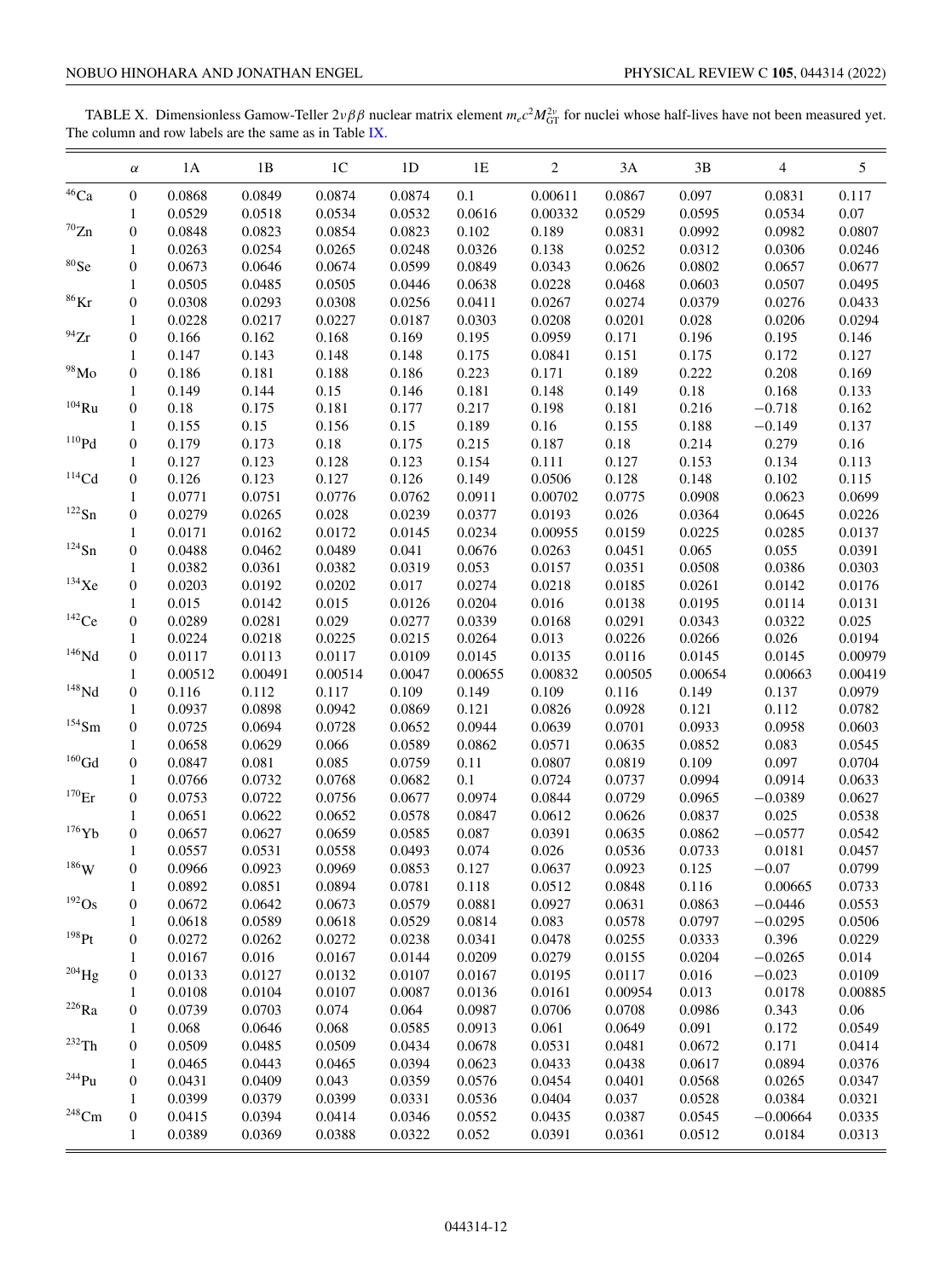<span id="page-12-0"></span>
$$
\langle \lambda_f, K | \lambda_i, K \rangle = (\det \mathcal{R})^{\frac{1}{2}} \sum_{pnp'n'} \chi^{\lambda_f *}_{p'n',K} X^{\lambda_i}_{pn,K}
$$

$$
\times \left( \mathcal{R}_{pp'} + 2 \sum_{p''} \mathcal{S}_{pp''} \mathcal{D}_{p''p'} \right)
$$

$$
\times \left( \mathcal{R}_{nn'} + 2 \sum_{n''} \mathcal{S}_{nn''} \mathcal{D}_{n''n'} \right). \tag{A29}
$$

The two QRPA and QTDA overlaps in Eqs. [\(A27\)](#page-10-0) and (A29) can be written in the same form as

$$
\langle \lambda_f, K | \lambda_i, K \rangle = \sum_{pnp'n'} \left( X_{p'n',K}^{\lambda_f *} X_{pn,K}^{\lambda_i} - \alpha Y_{p'n',K}^{\lambda_f *} Y_{pn,K}^{\lambda_i} \right)
$$

$$
\times \mathcal{O}_{pp'}(\alpha) \mathcal{O}_{nn'}(\alpha), \tag{A30}
$$

where  $O$  is a matrix that does not depend on the QRPA and includes the HFB overlap and the transformation relating the

- [1] F. T. Avignone, S. R. Elliott, and J. Engel, Double beta decay, [Majorana neutrinos, and neutrino mass,](https://doi.org/10.1103/RevModPhys.80.481) Rev. Mod. Phys. **80**, 481 (2008).
- [2] J. Engel and J. Menéndez, Status and future of nuclear matrix [elements for neutrinoless double-beta decay: a review,](https://doi.org/10.1088/1361-6633/aa5bc5) Rep. Prog. Phys. **80**, 046301 (2017).
- [3] H. Ejiri, J. Suhonen, and K. Zuber, Neutrino–nuclear responses for astro-neutrinos, single beta decays and double beta decays, [Phys. Rep.](https://doi.org/10.1016/j.physrep.2018.12.001) **797**, 1 (2019).
- [4] H. Ejiri, Neutrino-mass sensitivity and nuclear matrix element for neutrinoless double beta decay, Universe **6**[, 225 \(2020\).](https://doi.org/10.3390/universe6120225)
- [5] A. Barabash, Precise half-life values for two-neutrino double- $\beta$ decay: 2020 review, Universe **6**[, 159 \(2020\).](https://doi.org/10.3390/universe6100159)
- [6] P. Vogel and M. R. Zirnbauer, Suppression of the Two-Neutrino [Double-Beta Decay by Nuclear-Structure Effects,](https://doi.org/10.1103/PhysRevLett.57.3148) Phys. Rev. Lett. **57**, 3148 (1986).
- [7] J. Engel, P. Vogel, and M. R. Zirnbauer, Nuclear structure effects in double-beta decay, [Phys. Rev. C](https://doi.org/10.1103/PhysRevC.37.731) **37**, 731 (1988).
- [8] M. T. Mustonen and J. Engel, Large-scale calculations of the double- $\beta$  decay of <sup>76</sup>Ge, <sup>130</sup>Te, <sup>136</sup>Xe, and <sup>150</sup>Nd in the deformed self-consistent Skyrme quasiparticle random-phase approximation, Phys. Rev. C **87**[, 064302 \(2013\).](https://doi.org/10.1103/PhysRevC.87.064302)
- [9] S. Bogner, A. Bulgac, J. Carlson, J. Engel, G. Fann, R. Furnstahl, S. Gandolfi, G. Hagen, M. Horoi, C. Johnson, M. Kortelainen, E. Lusk, P. Maris, H. Nam, P. Navratil, W. Nazarewicz, E. Ng, G. Nobre, E. Ormand, T. Papenbrock *et al.*, Computational nuclear quantum many-body problem: The UNEDF project, [Comput. Phys. Commun.](https://doi.org/10.1016/j.cpc.2013.05.020) **184**, 2235 (2013).
- [10] M. Kortelainen, T. Lesinski, J. Moré, W. Nazarewicz, J. Sarich, N. Schunck, M. V. Stoitsov, and S. Wild, [Nuclear energy density optimization,](https://doi.org/10.1103/PhysRevC.82.024313) Phys. Rev. C **82**, 024313 (2010).
- [11] M. Kortelainen, J. McDonnell, W. Nazarewicz, P.-G. Reinhard, J. Sarich, N. Schunck, M. V. Stoitsov, and S. M. Wild, Nuclear [energy density optimization: Large deformations,](https://doi.org/10.1103/PhysRevC.85.024304) Phys. Rev. C **85**, 024304 (2012).

initial and final quasiparticle states:

$$
\mathcal{O}_{\rho\rho'}(\alpha) = \left[ \det \mathcal{R}^{(\tau)} \right]^{\frac{1}{2}} \left[ \mathcal{R}_{\rho\rho'} + 2(1-\alpha) \sum_{\rho'' \in \tau} \mathcal{S}_{\rho\rho''} \mathcal{D}_{\rho''\rho'} \right].
$$
\n(A31)

Here  $\rho$ ,  $\rho'$  are both proton or both neutron states, and  $\mathcal{R}^{(\tau)}$ is the neutron or proton part of the matrix  $R$ . The QRPA expression in Ref. [\[25\]](#page-13-0) corresponds  $\alpha = 1$  and the QTDA expression in Ref. [8] to  $\alpha = 0$ .

# **APPENDIX B: NUMERICAL RESULTS FOR MATRIX ELEMENTS IN INDIVIDUAL NUCLEI**

Table  $IX$  below provides details related to Fig. [4.](#page-7-0) Table  $X$ does the same for Fig. [5.](#page-8-0)

- [12] M. Kortelainen, J. McDonnell, W. Nazarewicz, E. Olsen, P.-G. Reinhard, J. Sarich, N. Schunck, S. M. Wild, D. Davesne, J. Erler, and A. Pastore, Nuclear energy density optimization: Shell structure, Phys. Rev. C **89**[, 054314 \(2014\).](https://doi.org/10.1103/PhysRevC.89.054314)
- [13] N. Schunck, J. D. McDonnell, J. Sarich, S. M. Wild, and D. Higdon, Error analysis in nuclear density functional theory, J. Phys. G **42**[, 034024 \(2015\).](https://doi.org/10.1088/0954-3899/42/3/034024)
- [14] P. Klüpfel, P.-G. Reinhard, T. J. Bürvenich, and J. A. Maruhn, Variations on a theme by Skyrme: A systematic study of adjustments of model parameters, Phys. Rev. C **79**[, 034310 \(2009\).](https://doi.org/10.1103/PhysRevC.79.034310)
- [15] M. T. Mustonen and J. Engel, Global description of  $\beta^-$  decay in even-even nuclei with the axially-deformed Skyrme finiteamplitude method, Phys. Rev. C **93**[, 014304 \(2016\).](https://doi.org/10.1103/PhysRevC.93.014304)
- [16] T. Nakatsukasa, T. Inakura, and K. Yabana, Finite amplitude method for the solution of the random-phase approximation, Phys. Rev. C **76**[, 024318 \(2007\).](https://doi.org/10.1103/PhysRevC.76.024318)
- [17] P. Avogadro and T. Nakatsukasa, Finite amplitude method for [the quasiparticle random-phase approximation,](https://doi.org/10.1103/PhysRevC.84.014314) Phys. Rev. C **84**, 014314 (2011).
- [18] M. T. Mustonen, T. Shafer, Z. Zenginerler, and J. Engel, Finiteamplitude method for charge-changing transitions in axially deformed nuclei, Phys. Rev. C **90**[, 024308 \(2014\).](https://doi.org/10.1103/PhysRevC.90.024308)
- [19] T. Shafer, J. Engel, C. Fröhlich, G. C. McLaughlin, M. Mumpower, and R. Surman, β decay of deformed *r*-process nuclei near  $A = 80$  and  $A = 160$ , including odd-A and odd-odd[nuclei, with the Skyrme finite-amplitude method,](https://doi.org/10.1103/PhysRevC.94.055802) Phys. Rev. C **94**, 055802 (2016).
- [20] E. M. Ney, J. Engel, T. Li, and N. Schunck, Global description of  $\beta^-$  decay with the axially deformed Skyrme finite-amplitude [method: Extension to odd-mass and odd-odd nuclei,](https://doi.org/10.1103/PhysRevC.102.034326) Phys. Rev. C **102**, 034326 (2020).
- [21] N. Hinohara, Efficient QRPA calculation for two-neutrino [double-beta decay nuclear matrix element,](https://doi.org/10.1063/1.5130971) AIP Conf. Proc. **2165**, 020010 (2019).
- [22] N. Hinohara, M. Kortelainen, and W. Nazarewicz, Low-energy collective modes of deformed superfluid nuclei within the finiteamplitude method, Phys. Rev. C **87**[, 064309 \(2013\).](https://doi.org/10.1103/PhysRevC.87.064309)